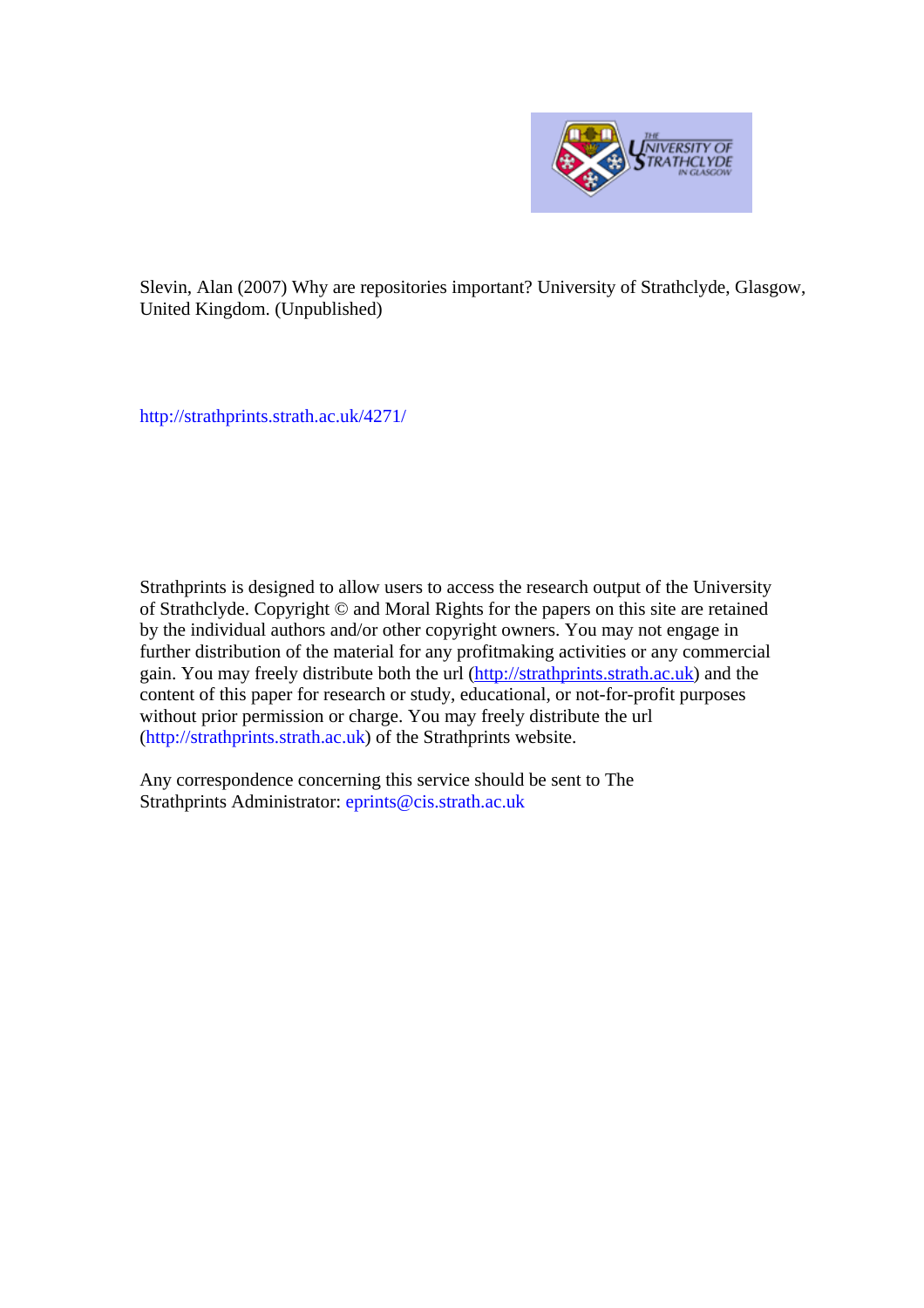

### Why are Repositories Important?

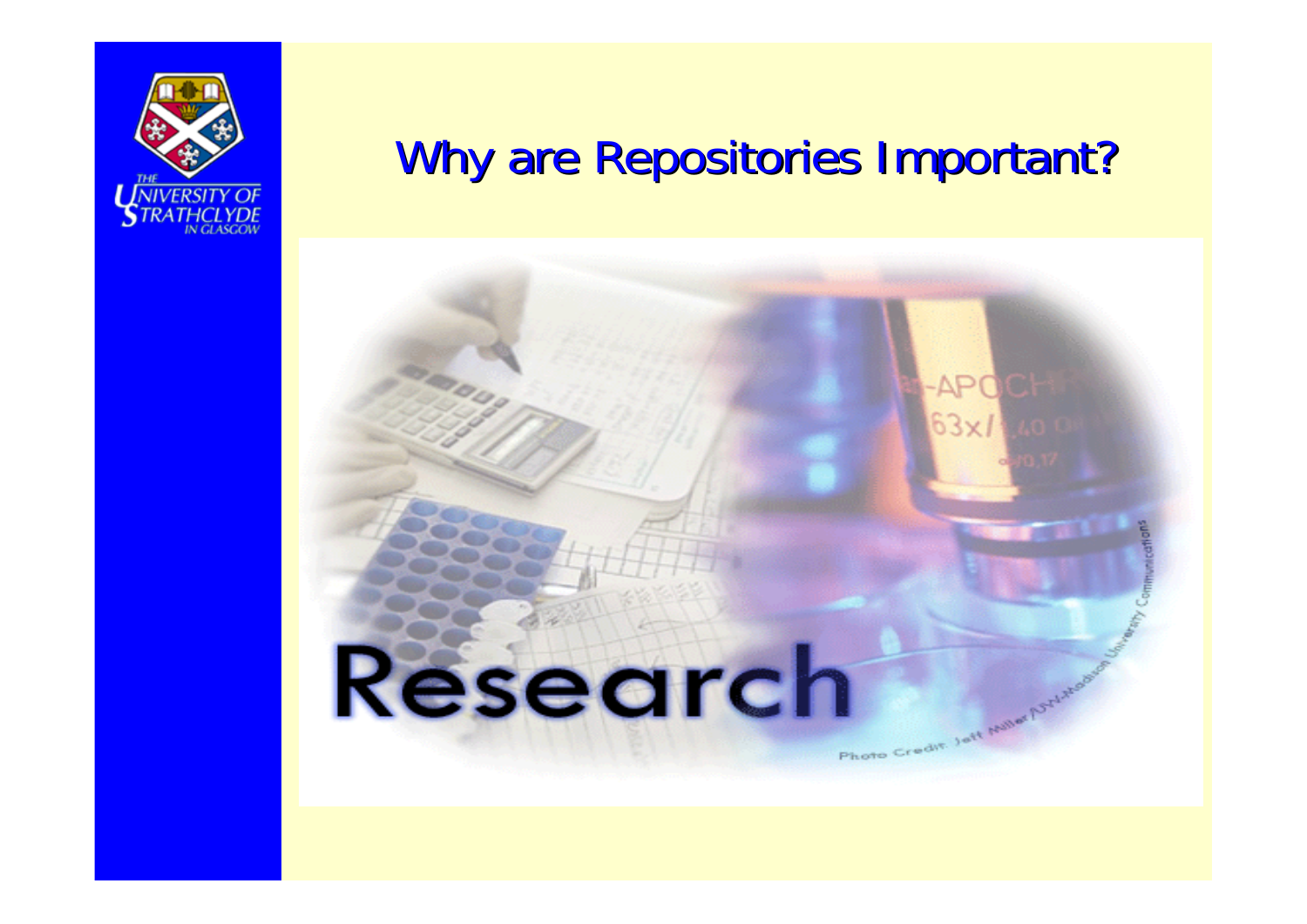

## **Research Publishing Barriers**

- Research is publicly funded
- Authors sign away rights with publishers in order to publish
- No tangible reward for authors
- Readership limited by economics
- Emerging Publisher monopolies
- Knock on effects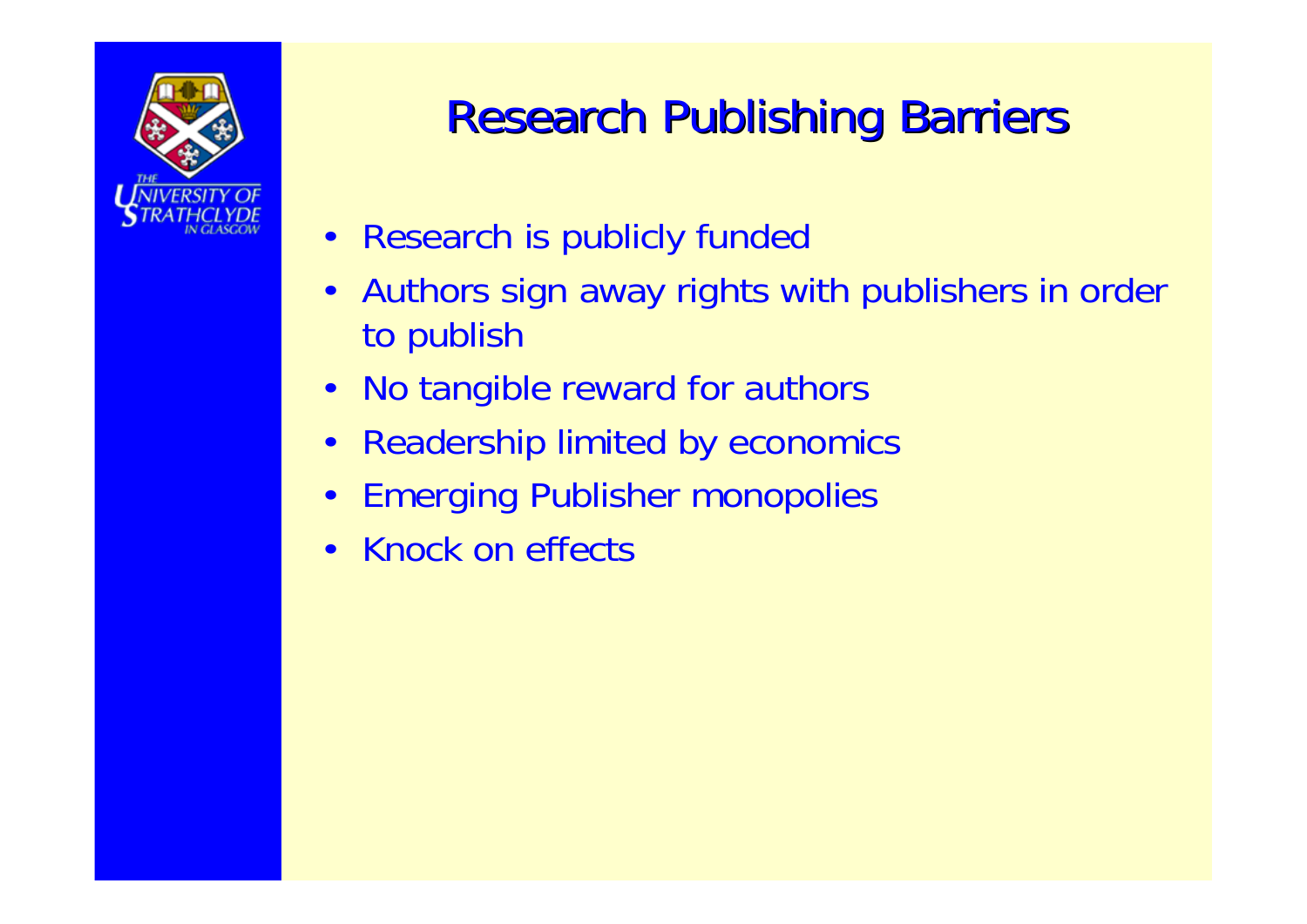

### What is Open Access?

Open-access (OA) literature is digital, online, free of charge, and free of most copyright and licensing restrictions

#### • **A research need**

**– As an author I want my research papers to be read and cited. For the sake of my academic career I need my research to have professional visibility & the maximum possible impact. (Jones 2006)**

#### • **Budapest Open Access Initiative (2002)**

**–… we mean its free availability on the public internet, permitting any users to read, download, copy, distribute, print search or link to the full text of these articles, crawl them for indexing, pass as data to software, or use them for any other lawful purpose**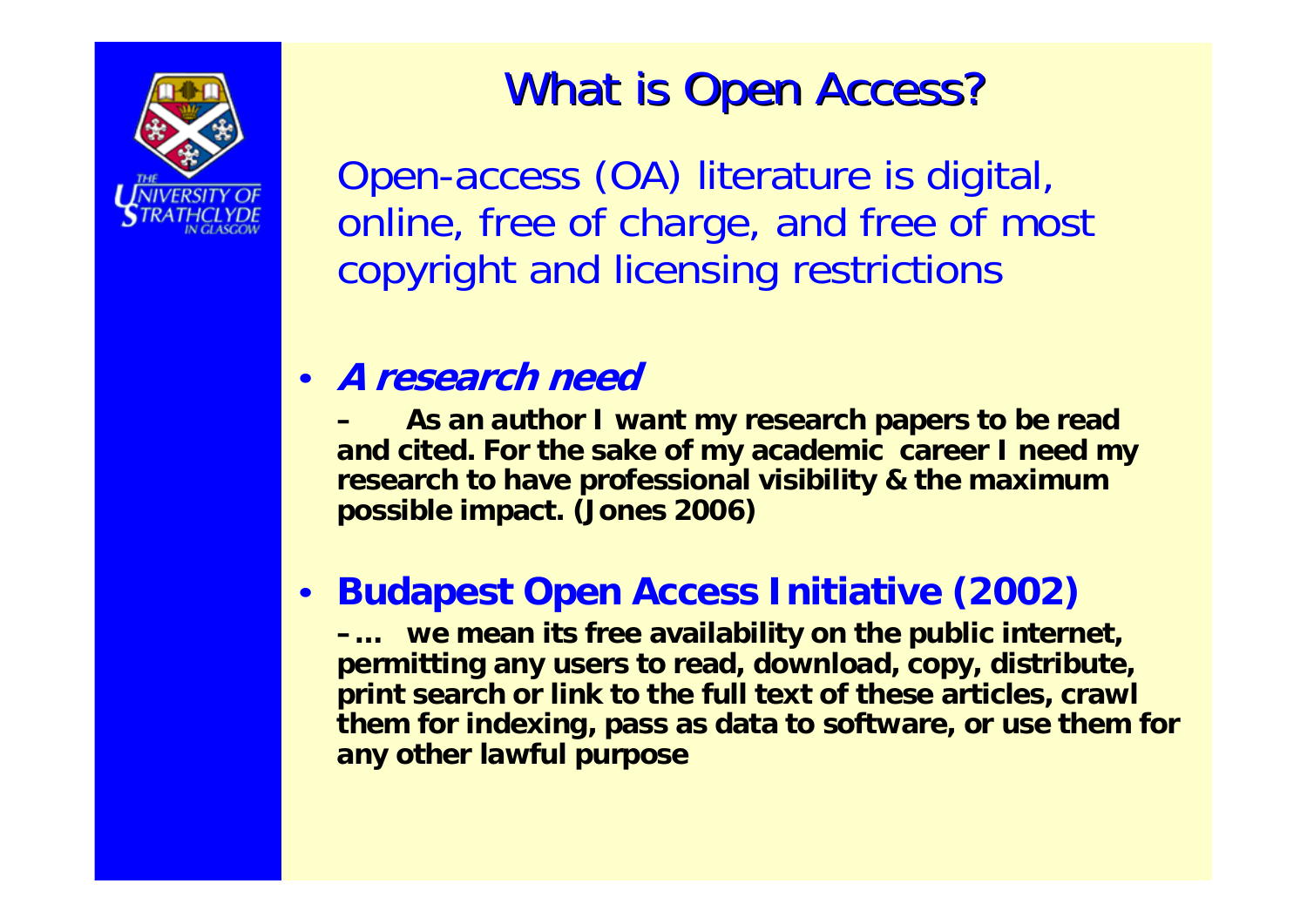

## **Open Access: Why? Open Access: Why?**

#### **To maximise:**

research visibility research usage research uptake research impact research progress

**By maximising:** research access

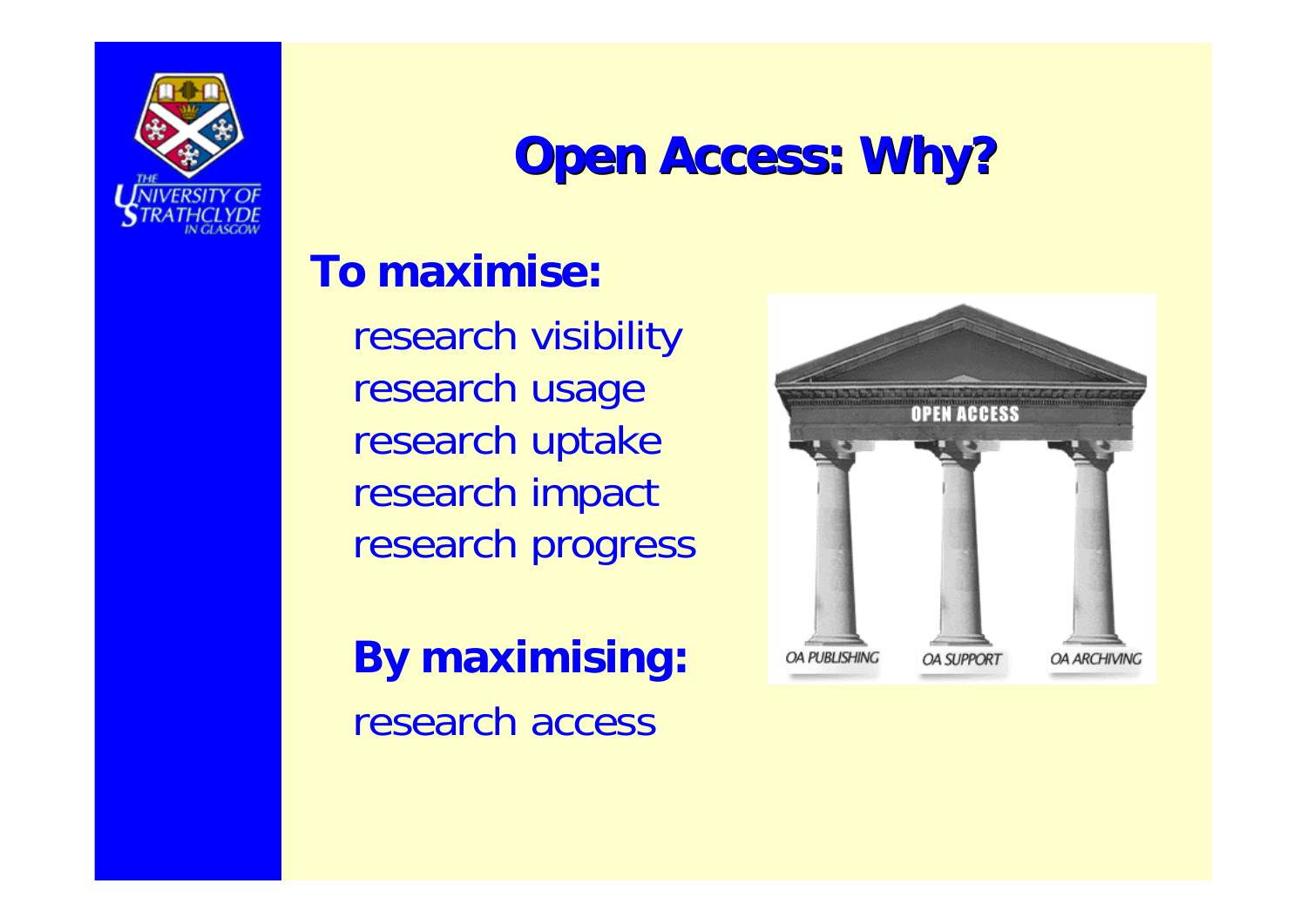

#### **SCONUL statistics 2004/5 Digital content: Databases**



**Strathclyde has, on average, half the number of database services provided by its rivals.**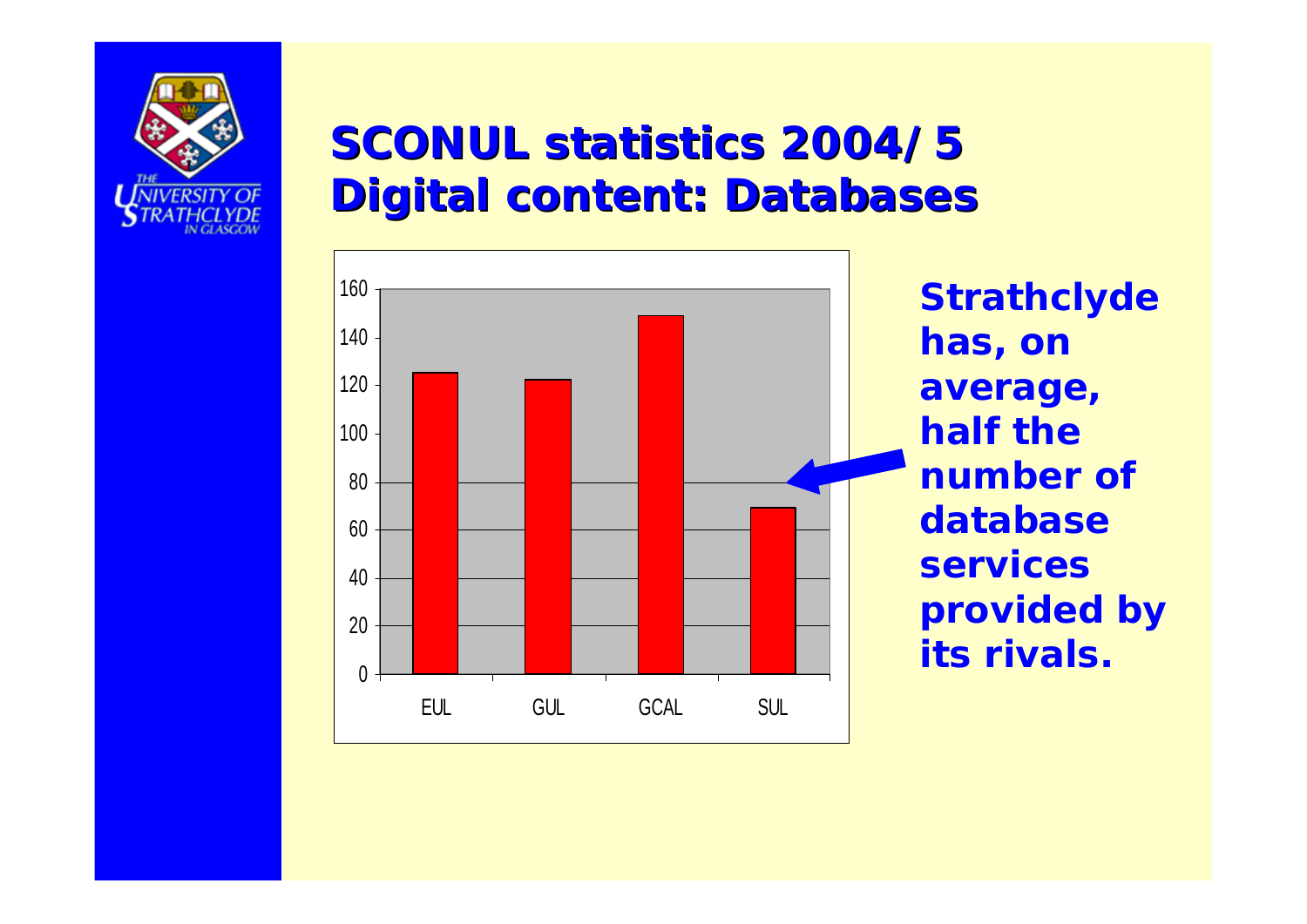

## The World of Open Access

- Global movement
	- Projects & initiatives since the late 1990s
- UK Scene
	- 100 UK OA Repositories
	- Not an activity in isolation
	- Differing funding, staffing & policy models
- Open Access is not just repositories
	- Open Access journals exist with very different funding models
- Research Funding Council statements & policy
	- Supporting or mandating OA deposition

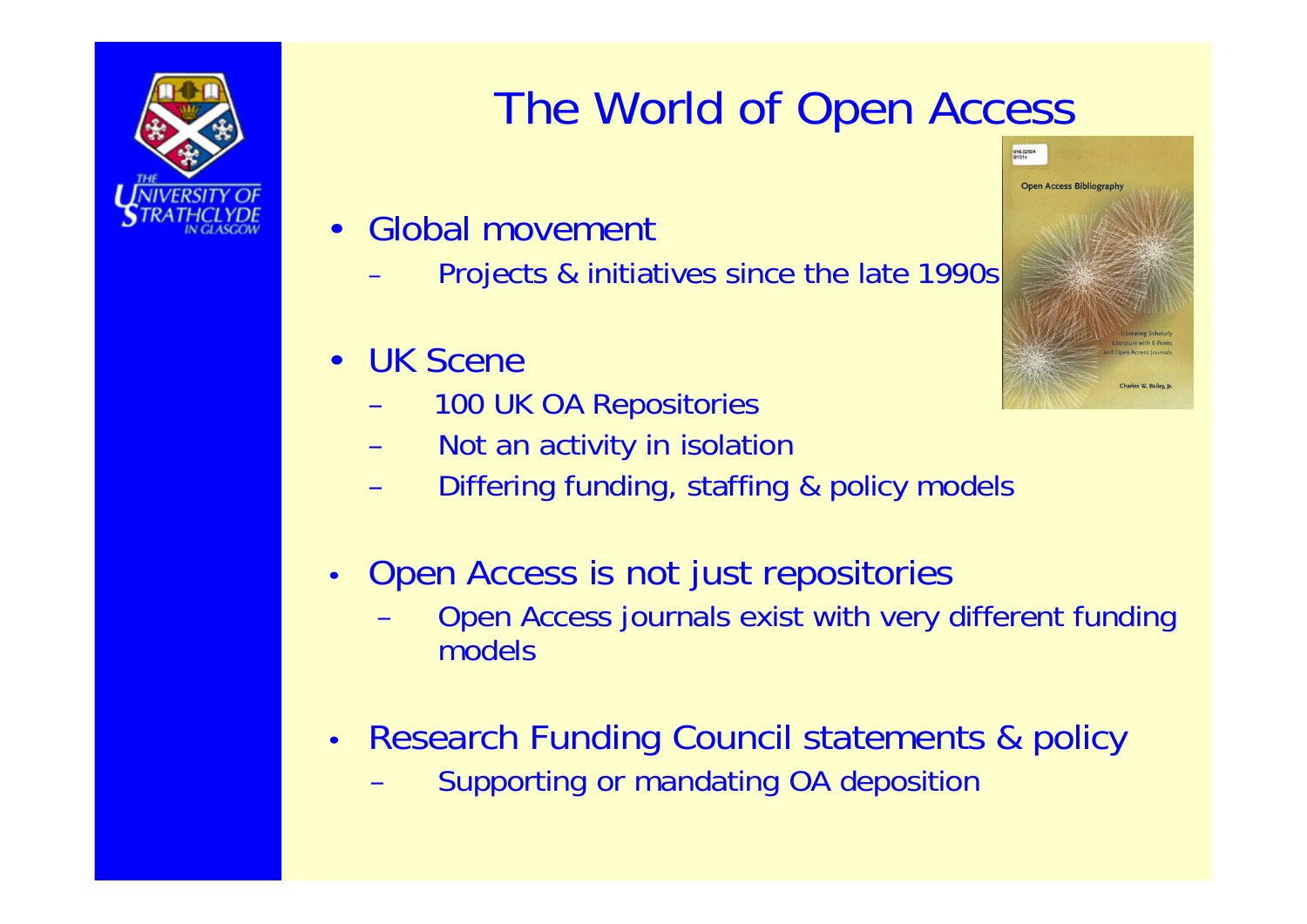

## Who Benefits from Open Access?

• OARs enable a wider global readership

Which means:**TImproved citation rankings** Communication Improved long term preservation Decreased potential plagiarism

Leading to: Professional standings



↑ Departmental & Institutional respect/promotion TLong term accessibility TEase of access for colleagues and students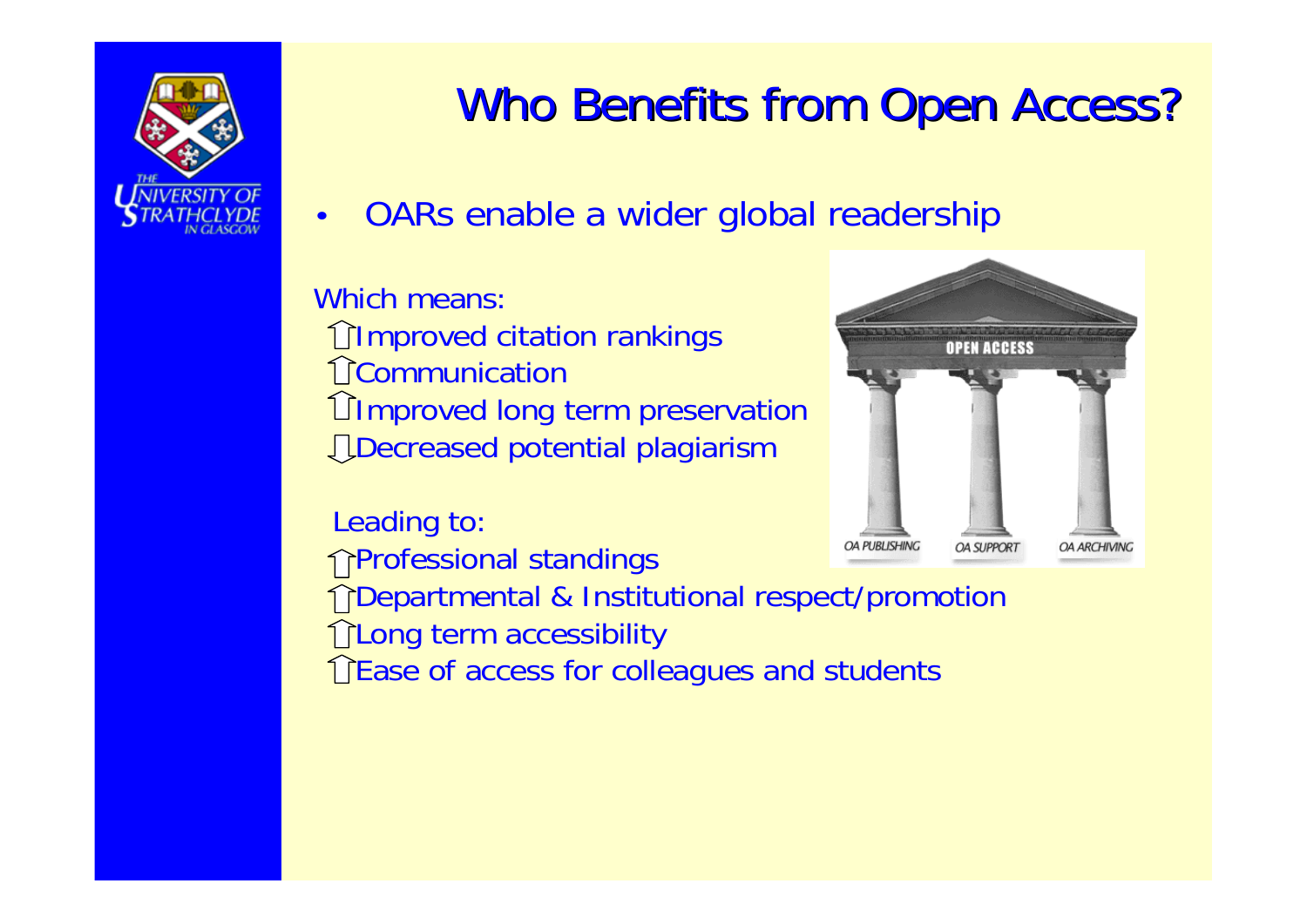

# Who Loses from Open Access?

- Publishing Industry
- Reduced subscription revenues
- Changed cost-recovery model?

#### Is there

- Government interference?
- A threat to Peer-review?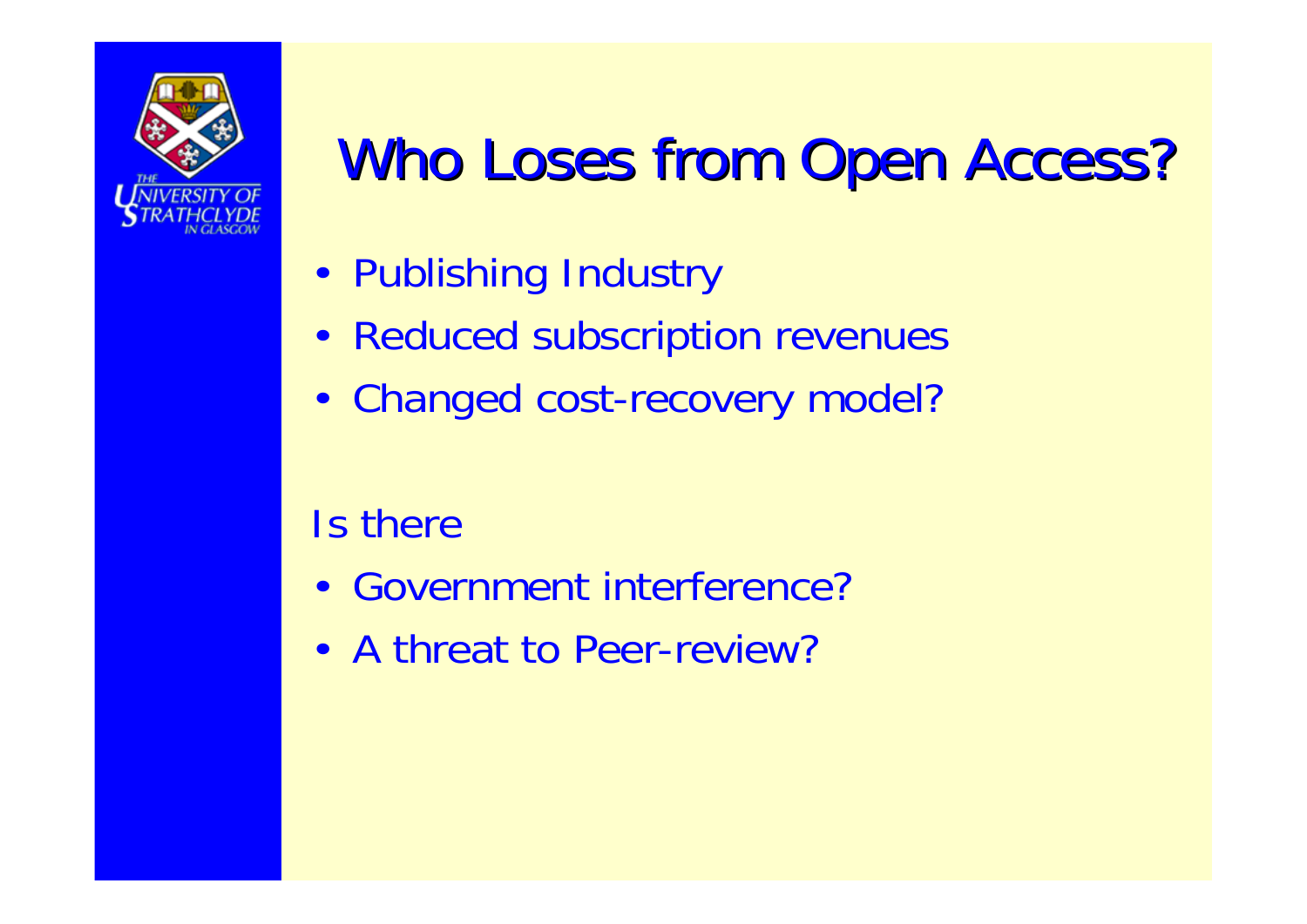

#### **Broader Benefits**

#### • For the institution

Facilitates use & reuse of information assetsRaises profile and prestige of institution Potential long term cost savings



• For the research community

Frees up the communication process Avoids unnecessary duplication Assists in truly global collaboration

• For society at large

Publicly funded research publicly available Aids in public understanding of research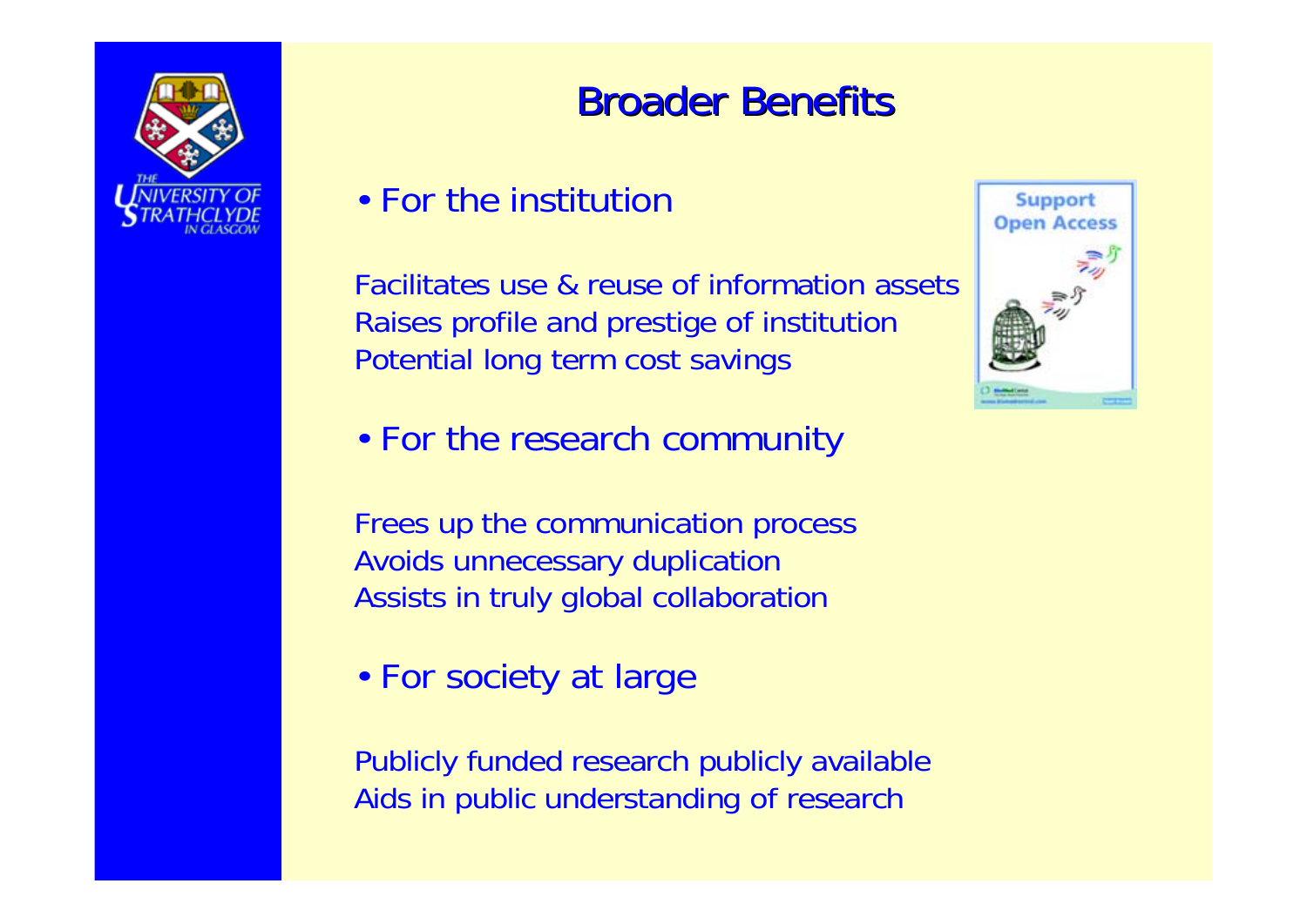

## **UK Repositories**

Repositories by Content Type



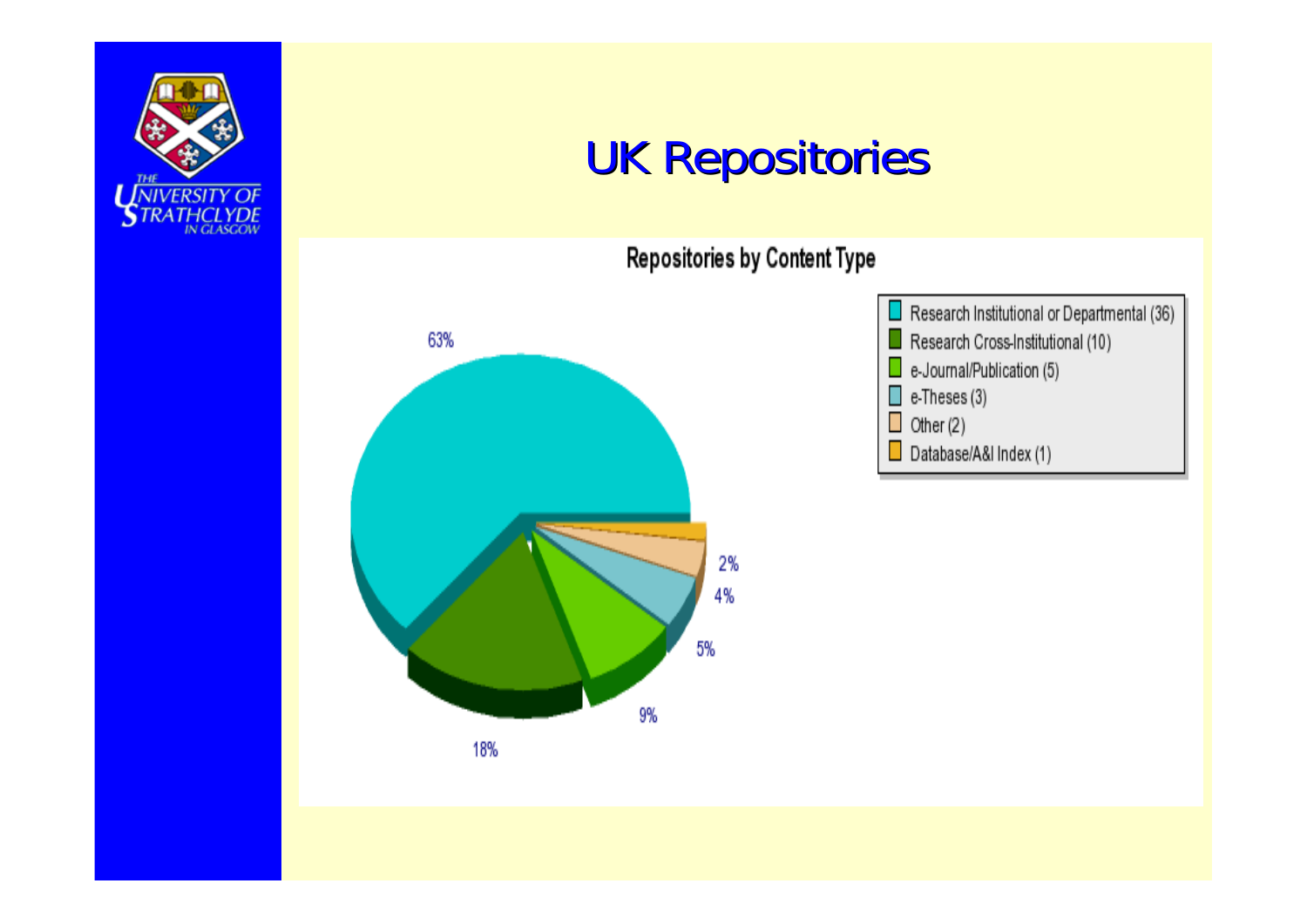

# Why Institutional Repositories?

- They have greater longevity
- Subject repositories more at risk in the long term
- IRs allow easier management of intellectual assets
- Provide readily reusable material
- The OAI-PMH allows a single gateway to search and access many repositories
- Practical reasons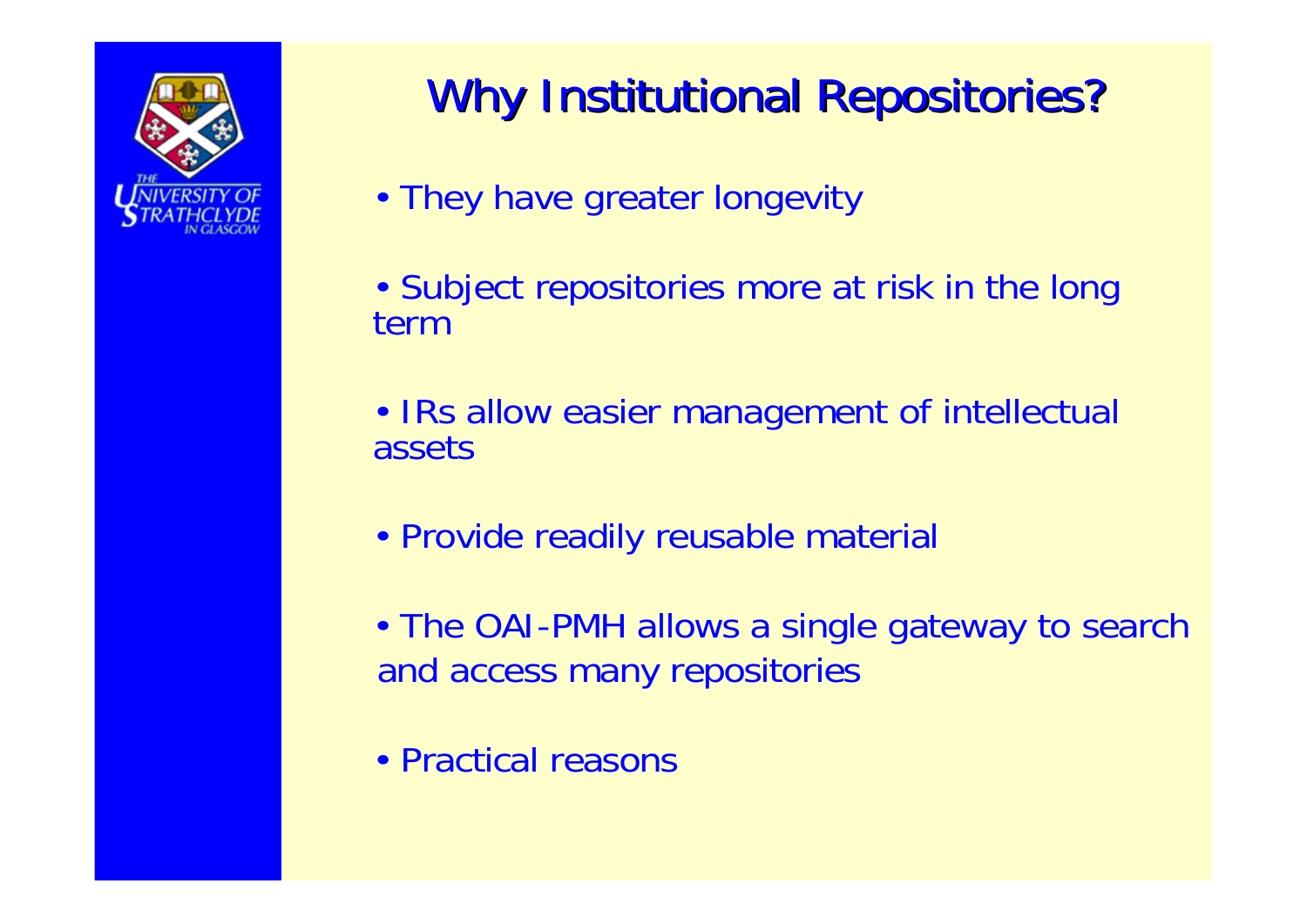![](_page_12_Picture_0.jpeg)

## **Repository content**

- **Preprints**
- Postprints
- **Datasets**
- Learning objects
- Videos
- Sound files
- linkage between these objects
- Theses
- Dissertations
- Conference papers
- Technical reports
- Grey literature

![](_page_12_Picture_14.jpeg)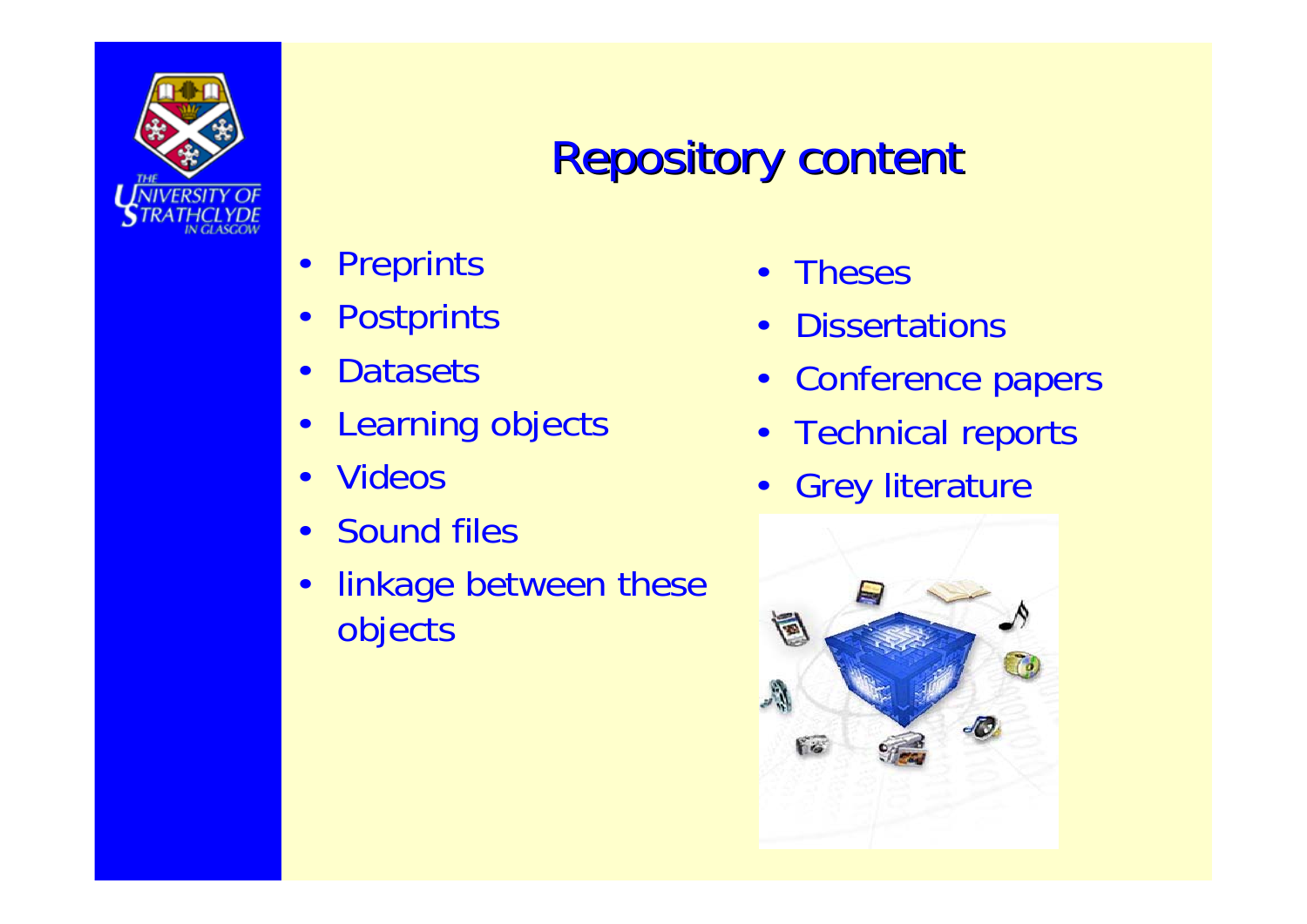![](_page_13_Picture_0.jpeg)

# **Repository use**

- Access to material
- Citation analysis
- Overlay journals
- Review projects
- Evidence based work
- Data-mining
- Cross-institutional research group virtual research environments
- . . . Services built on top
- RAE-like submissions, activities and management
- Archival storage
- "Shop-windows"
- Facilitate industrial links
- Career-long personalised work spaces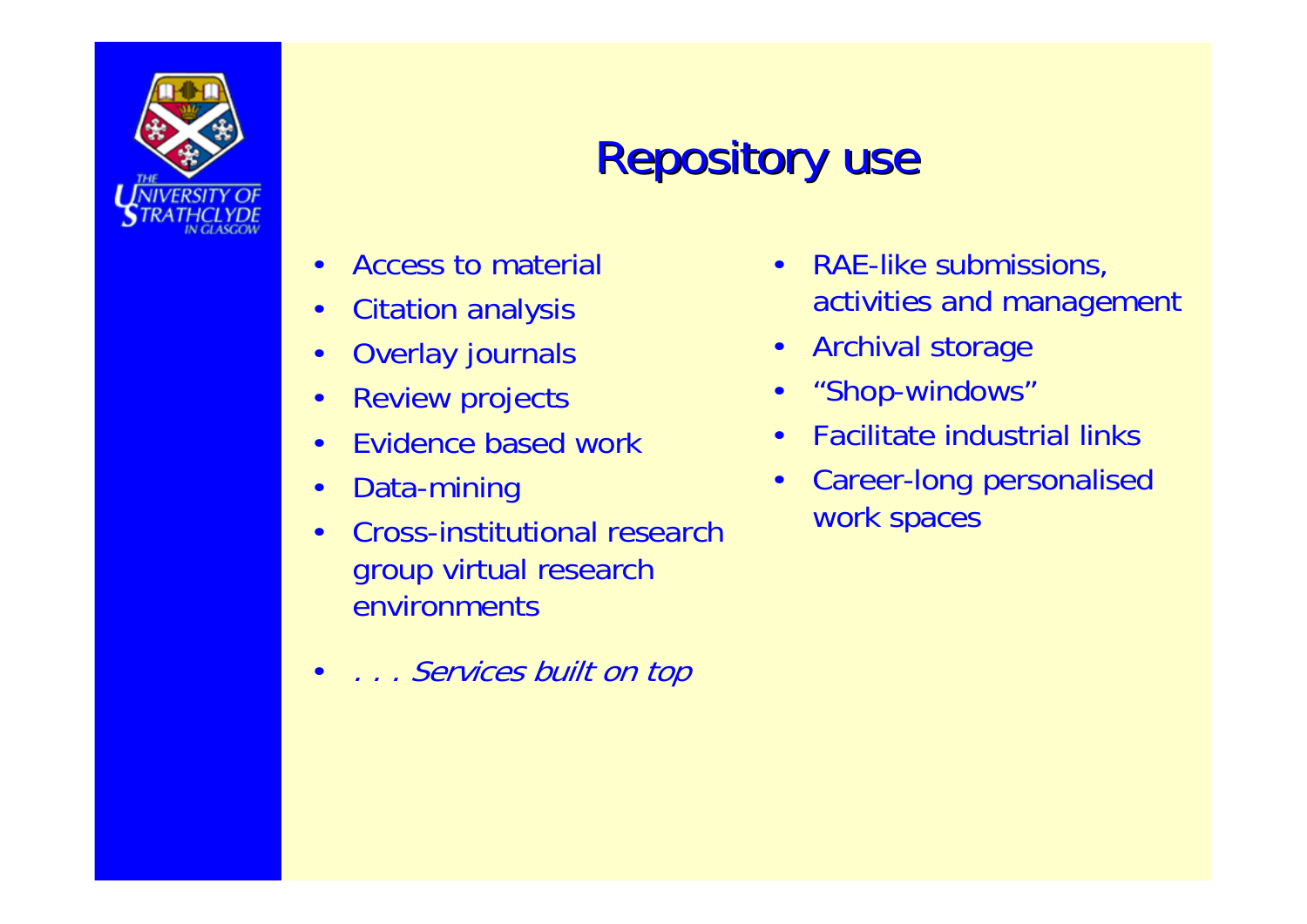![](_page_14_Picture_0.jpeg)

## publication & deposition

Author writes paper

Deposits in e-print repository

Paper refereed

**Submits to journal** 

Revised by author

Author submits final version

Published in journal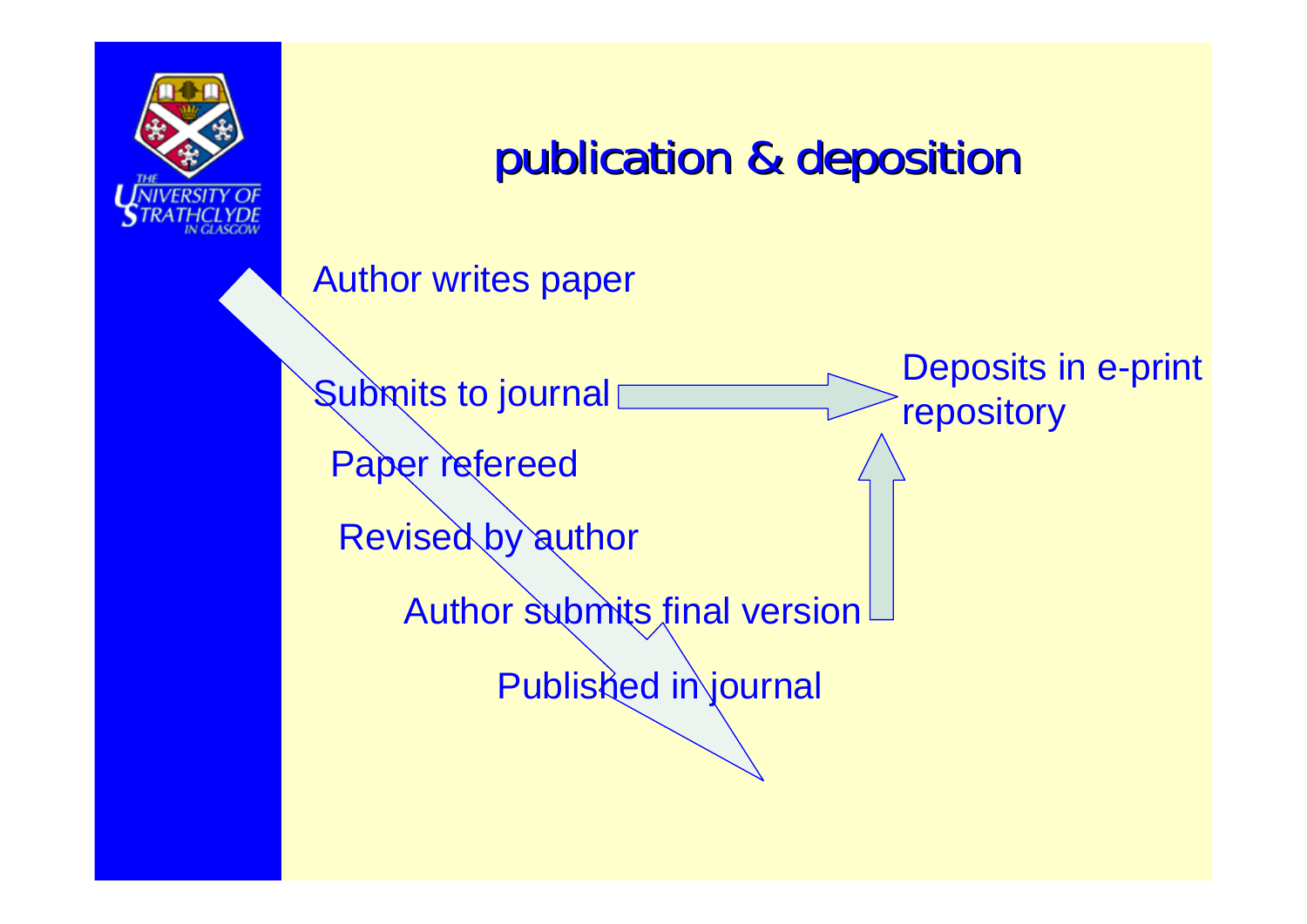![](_page_15_Picture_0.jpeg)

#### **Academic concerns**

- Subject base more natural ?
- Quality control ?
- Plagiarism

![](_page_15_Picture_5.jpeg)

- "I already have my papers on my website . . . "
- Threat to journals?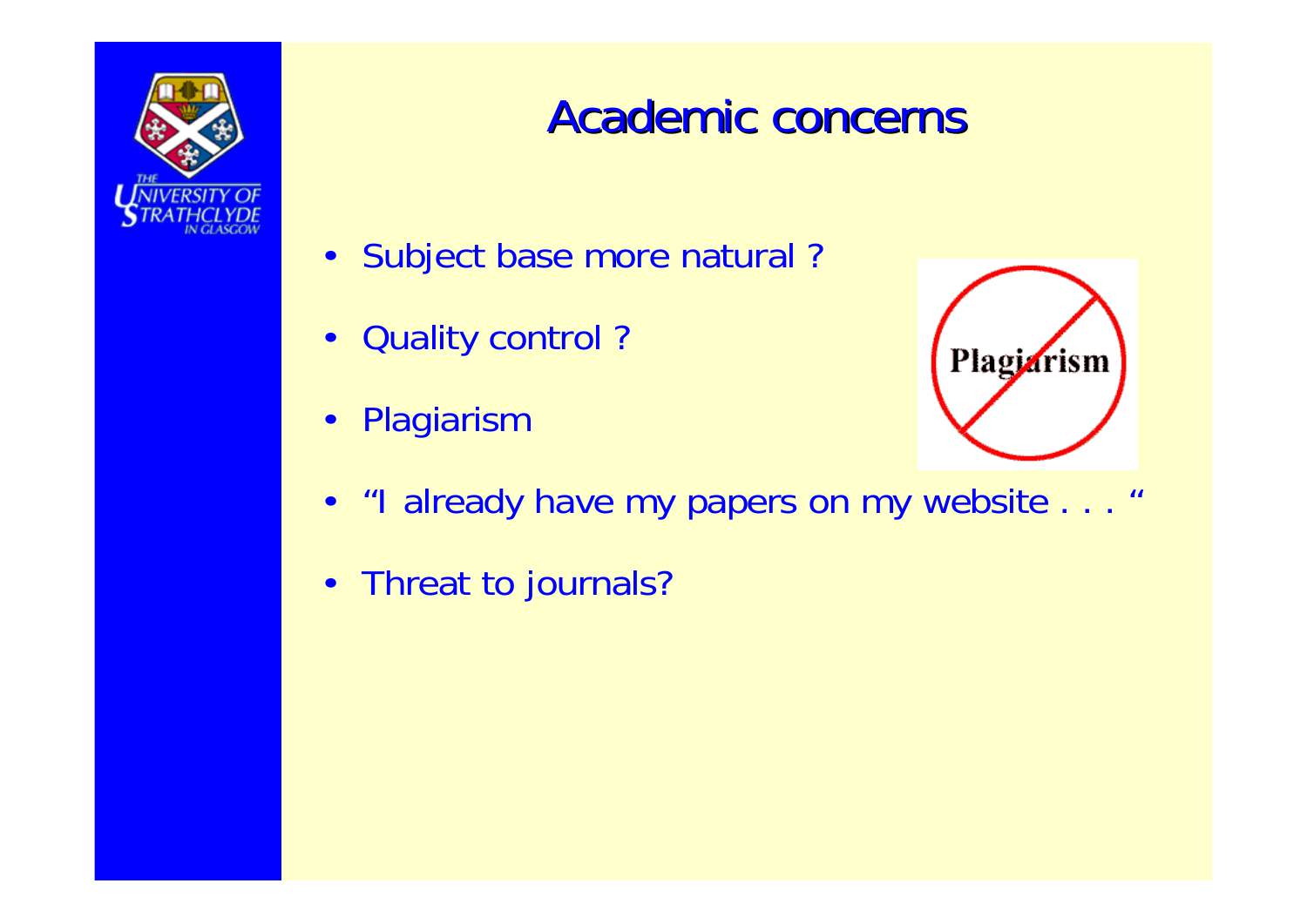![](_page_16_Picture_0.jpeg)

## **Issues for academic use**

- Copyright restrictions approx.. 93% (of Nottingham's) journals allow their authors to archive
- Embargoes

defines relationship of publisher to research

• Cultural change like email

![](_page_16_Picture_6.jpeg)

• Deposition policies from funders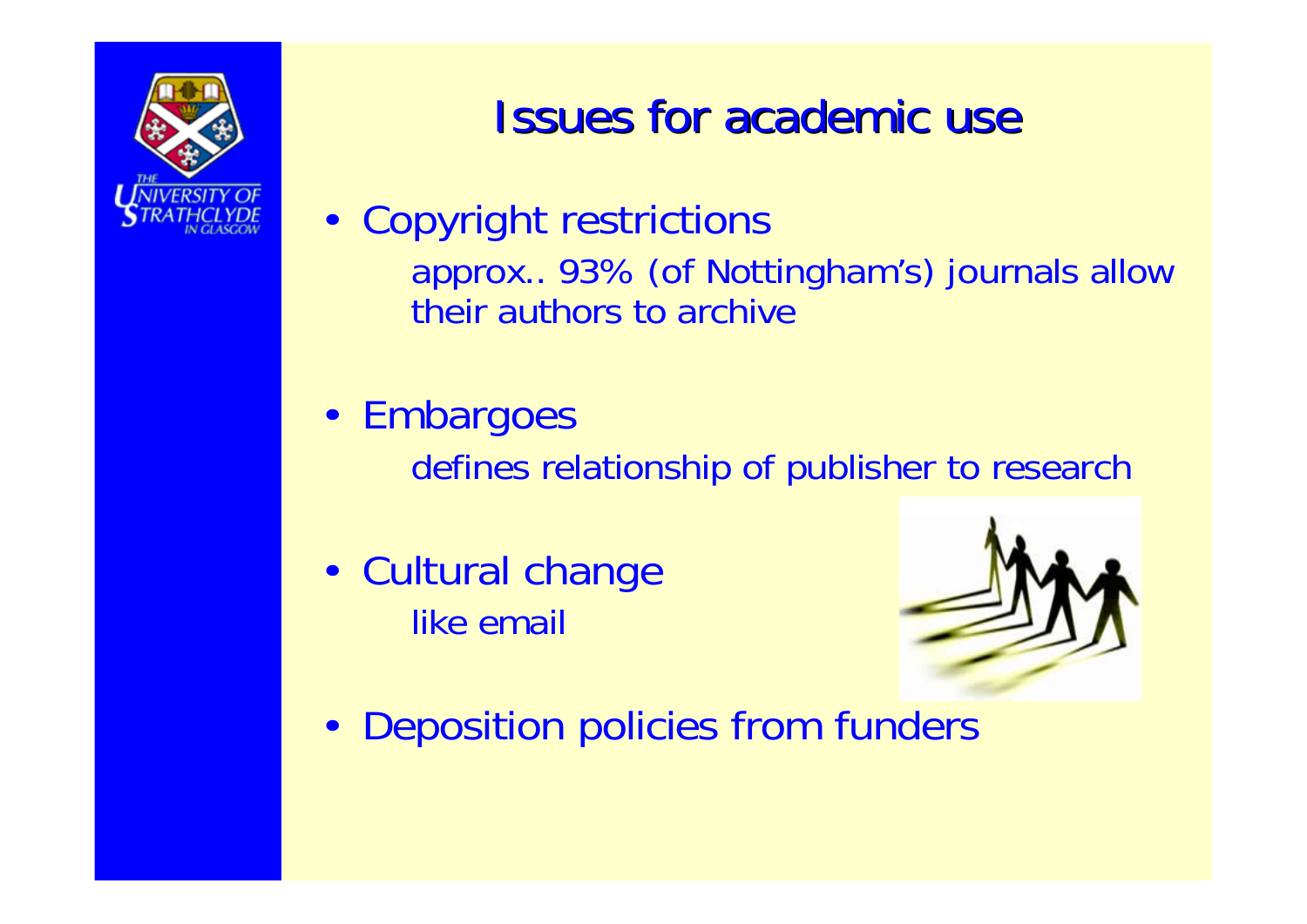![](_page_17_Picture_0.jpeg)

# **Policy Decisions**

- e-Print Archive vs Institutional Repository
- Scope
- Informed by environmental assessment?
- Database/s?
- Software?
- Research Deposit Types

![](_page_17_Picture_8.jpeg)

- Resources: Team, Hardware, Funding
- Stakeholders/Partnerships
- **Uses**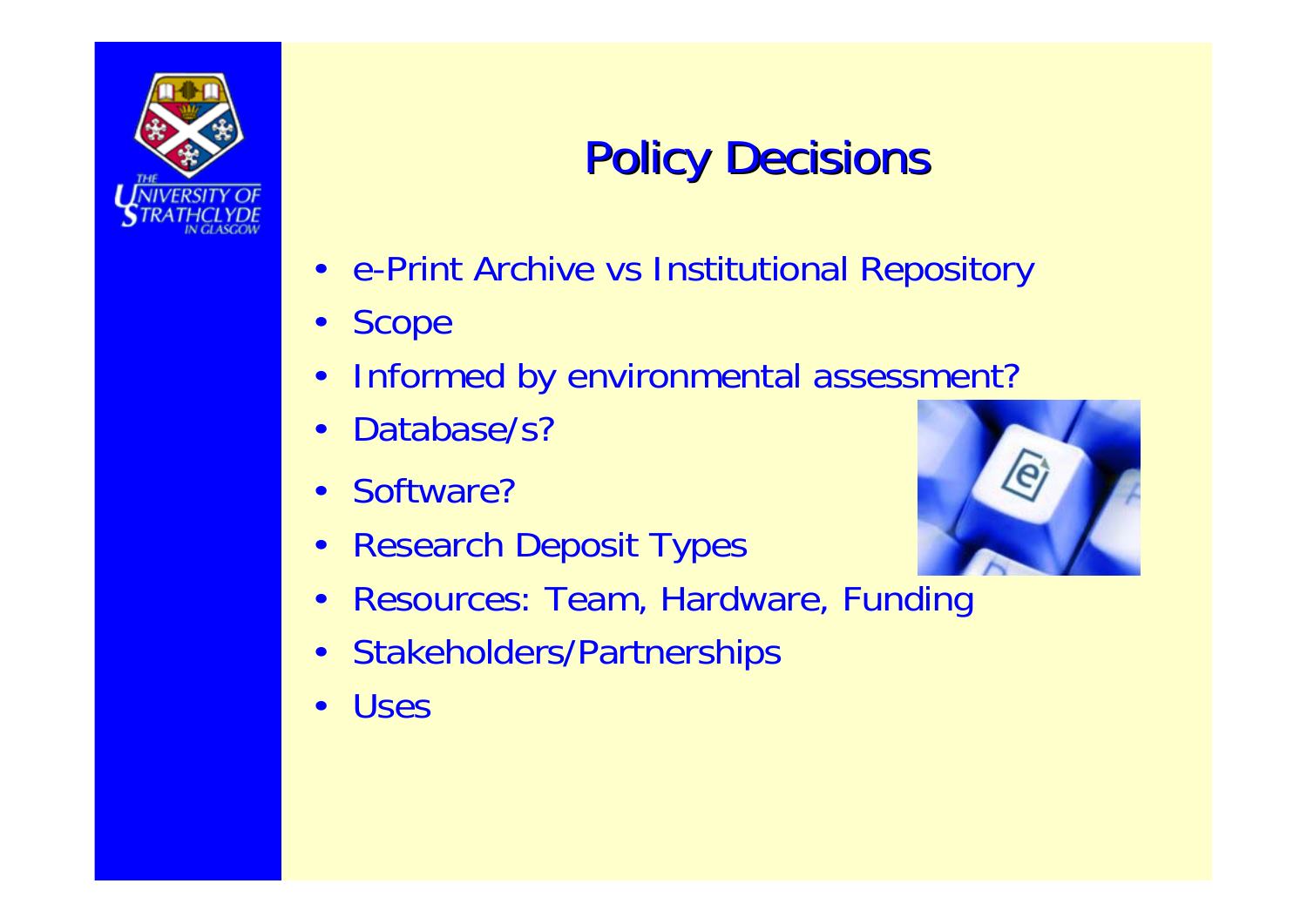![](_page_18_Picture_0.jpeg)

## **Management and Organizational Issues**

- Deposit options
- Metadata quality
- Mandatory metadata fields
- **Digitization**
- **File formats**
- Preservation guaranteed?
- Only full text database or a publication database?
- Copyright
- Quality assurance
- Deposit Agreement and Use Agreement

![](_page_18_Picture_12.jpeg)

In Blended **Institutional Repositories**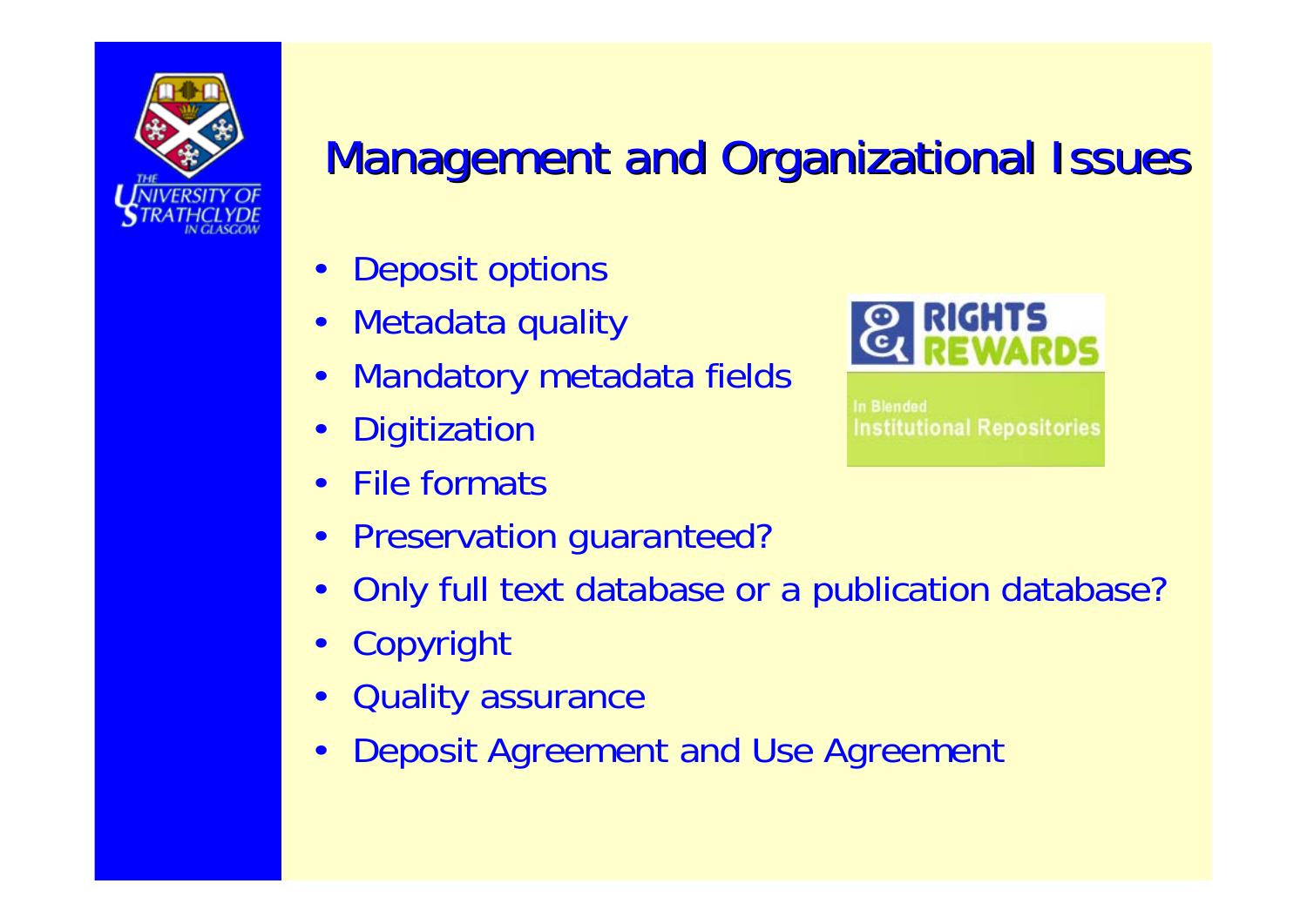![](_page_19_Picture_0.jpeg)

#### **Cultural Issues**

- Advocacy educate, publicise, influence, reward
- Prior art
- Copyright

![](_page_19_Picture_5.jpeg)

- One record for many purposes
- Positioning where to place access to the IR
- Branding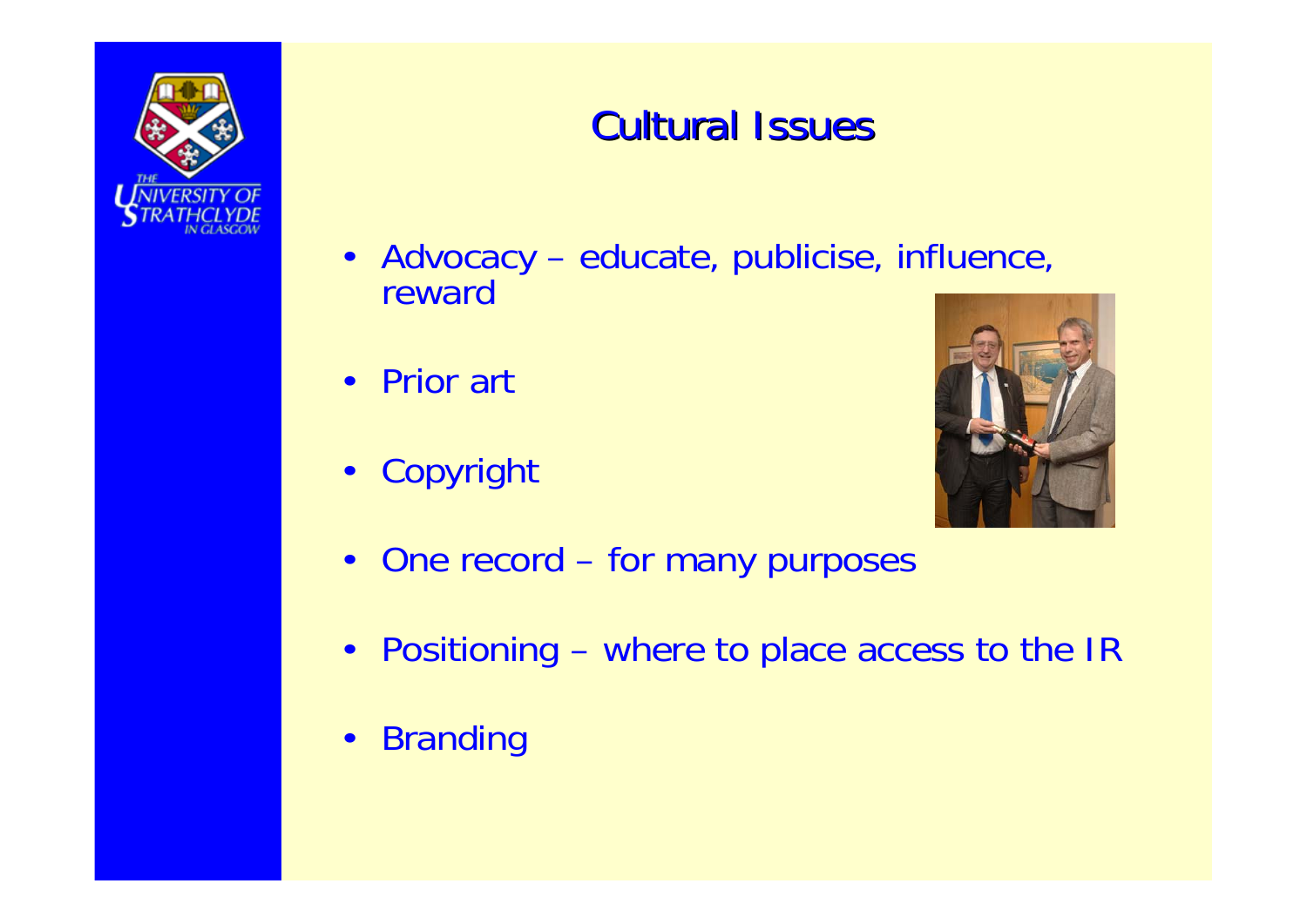![](_page_20_Picture_0.jpeg)

# **Strathprints**

|            | . 57 El Val II Modernouk matural                                                                                                                                                                                                                                                                                                                                                                                                                                                              |                                                                                                                                                                                                                                            | $= 0 = 0$    |
|------------|-----------------------------------------------------------------------------------------------------------------------------------------------------------------------------------------------------------------------------------------------------------------------------------------------------------------------------------------------------------------------------------------------------------------------------------------------------------------------------------------------|--------------------------------------------------------------------------------------------------------------------------------------------------------------------------------------------------------------------------------------------|--------------|
|            |                                                                                                                                                                                                                                                                                                                                                                                                                                                                                               |                                                                                                                                                                                                                                            |              |
|            | of checks are modulated and control                                                                                                                                                                                                                                                                                                                                                                                                                                                           |                                                                                                                                                                                                                                            | 田幸田          |
| trathclyde | (a) Musel Score Classific Register Units are a Capital to their United States (Cabrican)                                                                                                                                                                                                                                                                                                                                                                                                      |                                                                                                                                                                                                                                            |              |
|            | Stratfgrints: The University of Strathdyde Institutional Repository                                                                                                                                                                                                                                                                                                                                                                                                                           |                                                                                                                                                                                                                                            |              |
|            | Welcome to Stratfigents                                                                                                                                                                                                                                                                                                                                                                                                                                                                       |                                                                                                                                                                                                                                            |              |
|            | Etratformits is a digital reportive of research publications from the University of Directoriade. The full learn                                                                                                                                                                                                                                                                                                                                                                              |                                                                                                                                                                                                                                            |              |
|            | of publications is made freely available where possible.                                                                                                                                                                                                                                                                                                                                                                                                                                      |                                                                                                                                                                                                                                            |              |
|            | Laterd Additions<br>yiew dance added to the archive in the<br>sart week.<br><b>Pangation</b><br><b>Become for an account</b><br><b>Respiratorial Users Area</b><br>Selectered users may submit items to the<br>art More<br>Oapptlidd<br>Read about copyright sisues relating to<br><b>Straitspanis</b><br><b>Startup</b><br>Get help and guidance on using the<br><b>Stratformis service</b><br>Albert<br>Stratforents and Open Access<br><b>Madishum</b><br>Usage statistics for Shiathavens | <b>Browns for Fapors:</b><br>. by Sabbath<br>. by Your<br>· by Department<br>Search records:<br><b>Education Statistics</b><br>On to Adversed Swarpt<br><b>Search officer requirements</b><br>COMPANY (Tradition) + University of Motivage | <b>Press</b> |
|            | ages want the political at logicall of the<br>ripean Comment's program! (per: scons)                                                                                                                                                                                                                                                                                                                                                                                                          |                                                                                                                                                                                                                                            |              |
|            |                                                                                                                                                                                                                                                                                                                                                                                                                                                                                               |                                                                                                                                                                                                                                            |              |
|            |                                                                                                                                                                                                                                                                                                                                                                                                                                                                                               |                                                                                                                                                                                                                                            |              |

- started in October 2005
- 1 full-time member of staff and p/t support
- 3500+ ePrints
- All departments covered
- 20% with full-text (mainly pdf)
- 90% DOI or other url
- 75% articles, 10% book chapters, preprints, presentations
- Jan-Jun 2007: 182368 abstracts, 28245 articles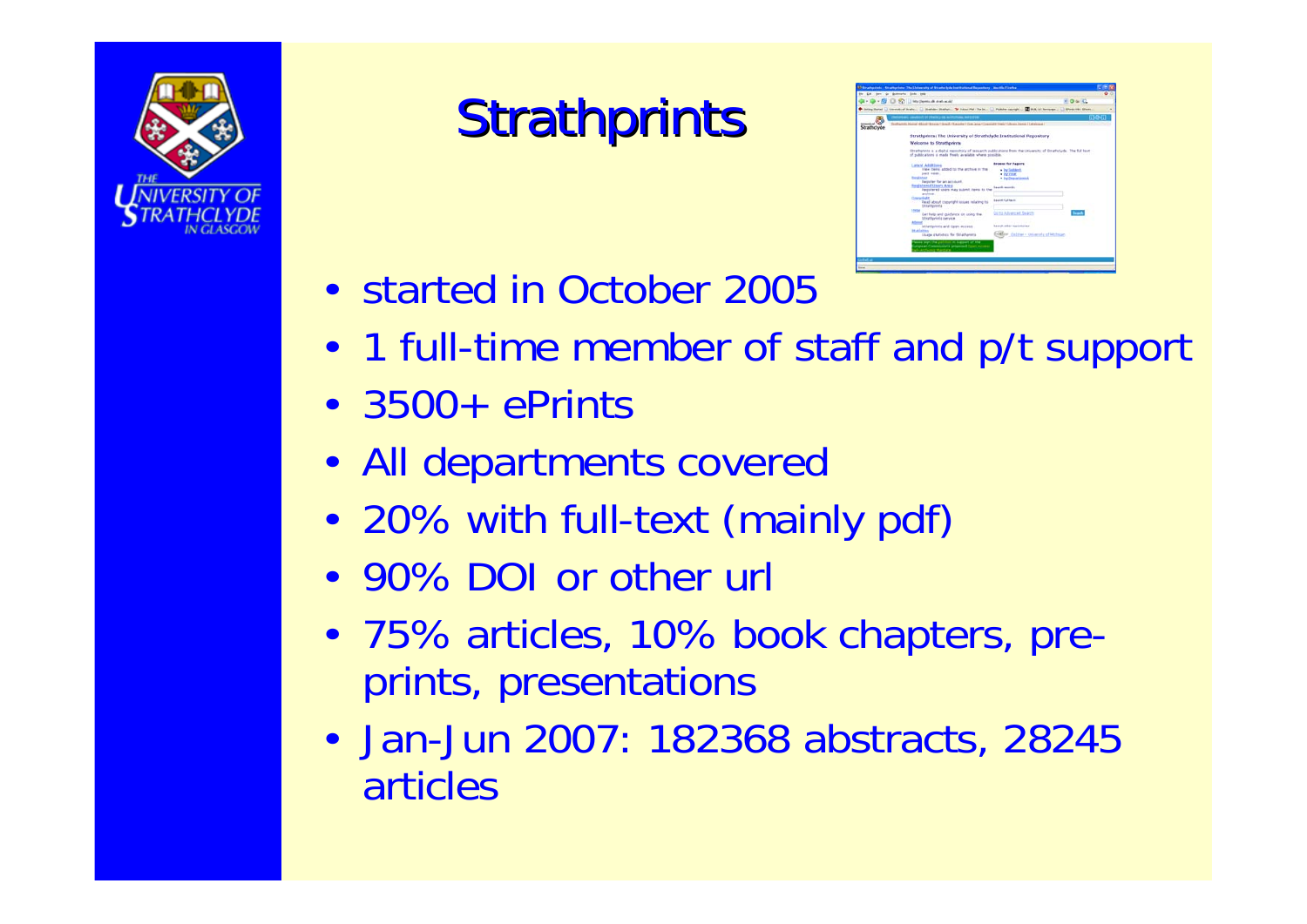![](_page_21_Picture_0.jpeg)

# **Strathprints**

![](_page_21_Picture_2.jpeg)

- 50 most downloaded articles 26 different main subject areas covered
- Four papers were downloaded over 1000 times each from 25 different countries per paper
- Harvested by OAIster (www.oaister.org) and IRIScotland (cdlr.strath.ac.uk/iriscotland/)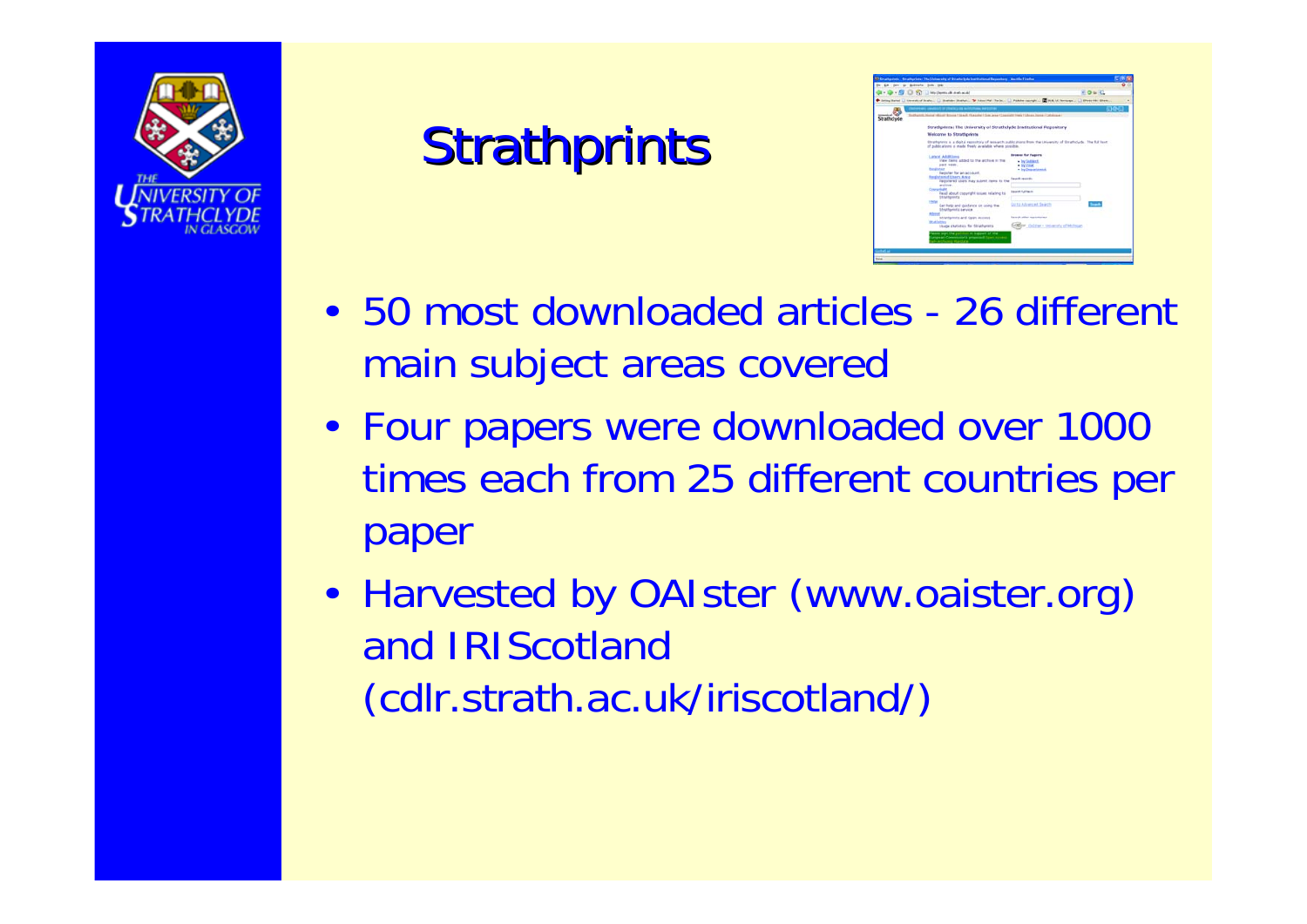![](_page_22_Picture_0.jpeg)

# **Strathprints Deposit**

![](_page_22_Figure_2.jpeg)

- upload hundreds of records at once from selected departmental spreadsheets and databases
- varying formats and conventions
- manually checked and edited by Library staff
- moved to the live repository
- some self-deposit
- check copyright
- request full-text (AFDs) where copyright permits and no DOI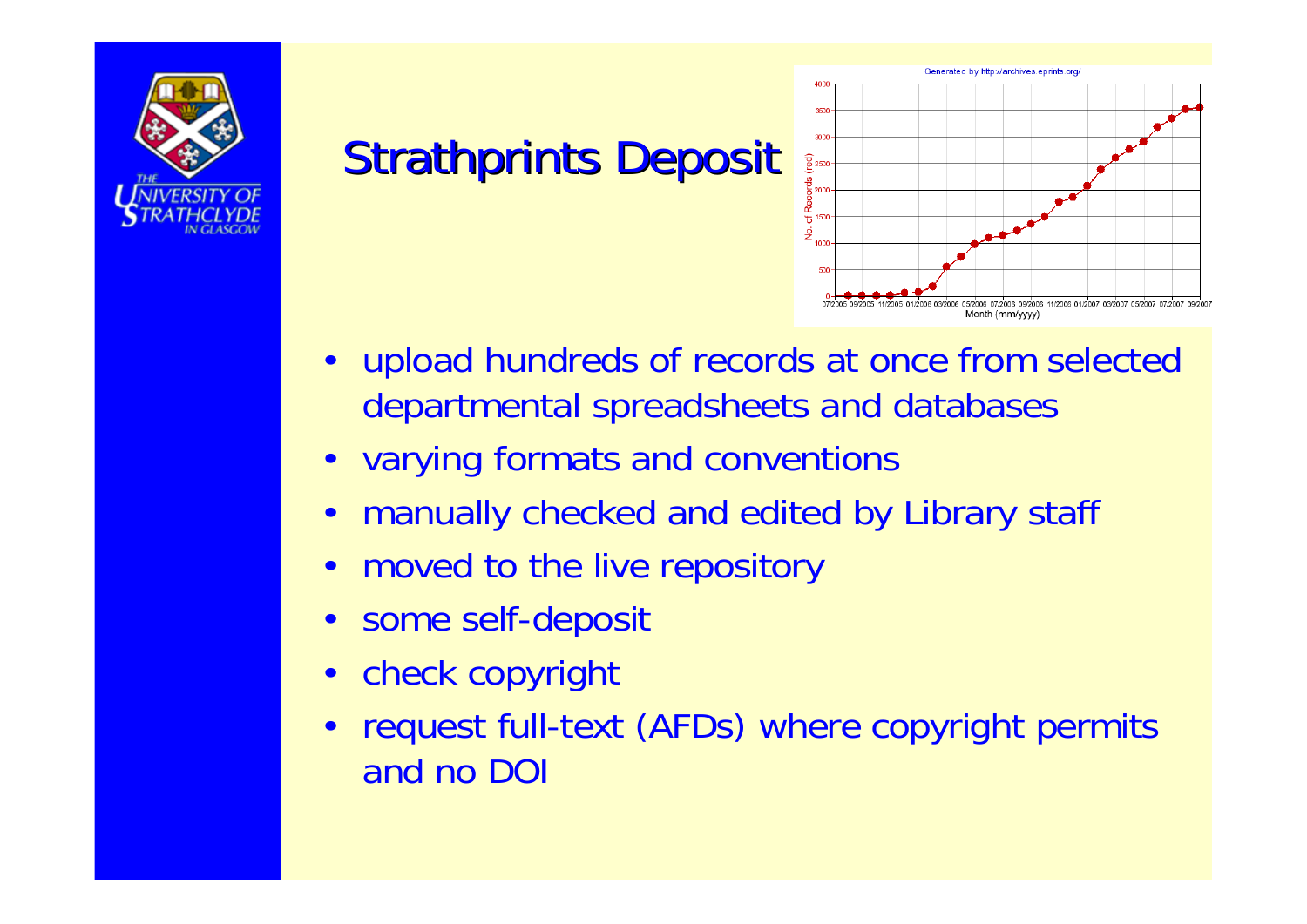![](_page_23_Picture_0.jpeg)

# **Strathprints Experience**

- Attend research committees
- Engage with RAE
- Contribute to publications
- Develop advocacy materials re-design website, faqs, wiki, etc…
- Work with 'database holders' in departments
- Trial self-deposit with 'ePrints friendly' department
- Technical support issues
- Liaise externally
- Train staff
- Copyright and deposit policies
- E-theses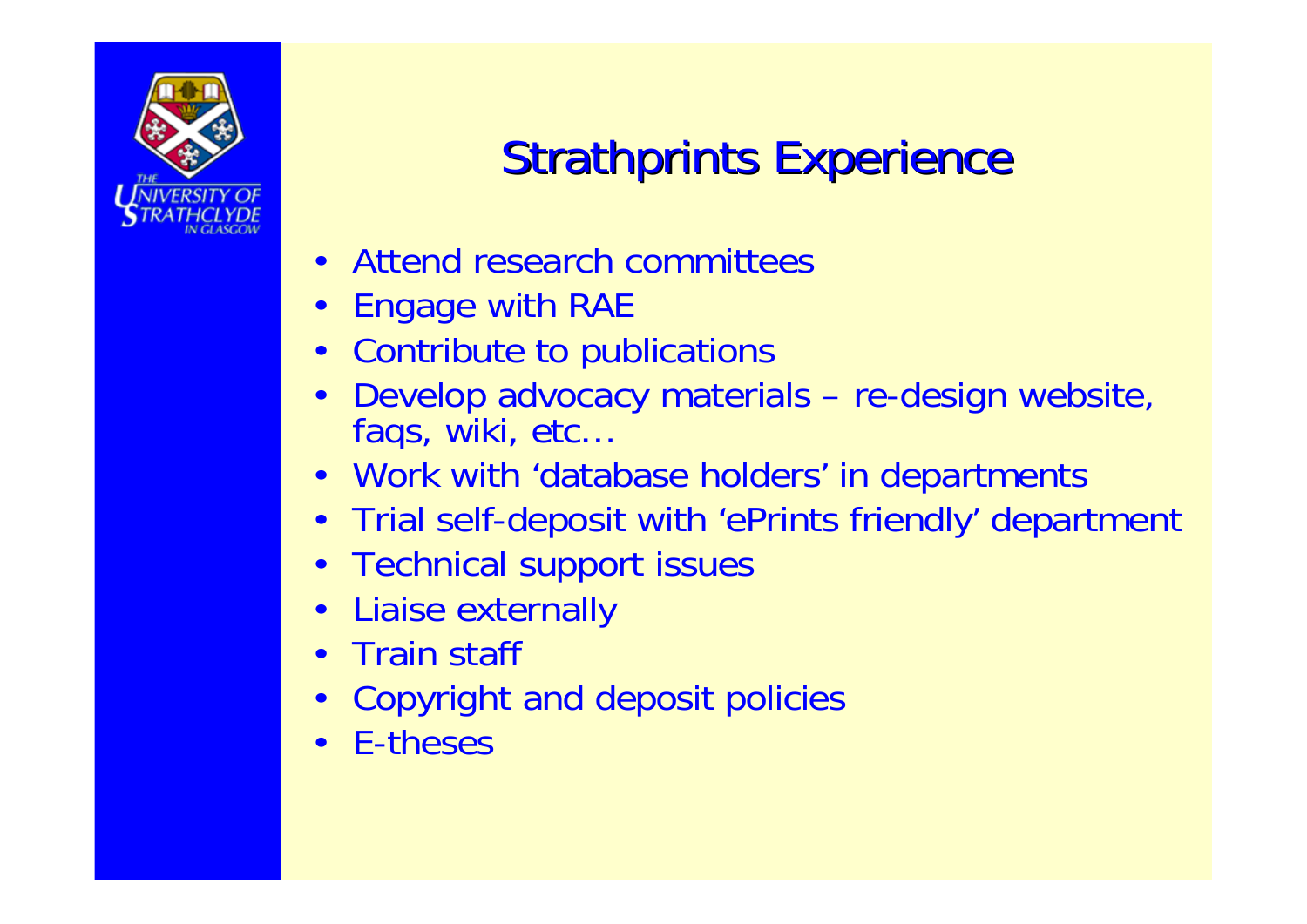![](_page_24_Picture_0.jpeg)

| Strathprints - Strathprints: The University of Strathclyde Institutional Repository - Mozilla Firefox                                                     |                                                            |
|-----------------------------------------------------------------------------------------------------------------------------------------------------------|------------------------------------------------------------|
| File Edit<br>Bookmarks Tools Help<br>Go.<br><b>View</b>                                                                                                   | $\bullet$                                                  |
|                                                                                                                                                           | $\vee$ $\circ$ Go $\circ$ $\circ$ $\circ$ kerrydale street |
| Getting Started   University of Strathc   Strathdev: Strathpri Y Yahoo! Mail - The be   Publisher copyright    BUBL UK: Newspape   EPrints Wiki - EPrints | $\rightarrow$                                              |
| STRATHPRINTS: UNIVERSITY OF STRATHCLYDE INSTITUTIONAL REPOSITORY<br>University of                                                                         | <b>INHI</b>                                                |
| Strathprints Home   About   Browse   Search   Register   User area   Copyright   Help   Library Home   Catalogue  <br><b>Strathclyde</b>                  |                                                            |

#### **Strathprints: The University of Strathclyde Institutional Repository**

#### **Welcome to Strathprints**

Strathprints is a digital repository of research publications from the University of Strathclyde. The full text of publications is made freely available where possible.

| <b>Latest Additions</b><br>View items added to the archive in the                                                  | <b>Browse for Papers:</b><br>• by Subject |
|--------------------------------------------------------------------------------------------------------------------|-------------------------------------------|
| past week.<br>Register<br>Register for an account.                                                                 | • <u>by Year</u><br>• by Department       |
| <b>Registered Users Area</b><br>Registered users may submit items to the                                           | Search records:                           |
| archive.                                                                                                           |                                           |
| Copyright<br>Read about copyright issues relating to                                                               | Search full text:                         |
| <b>Strathprints</b><br><b>Help</b><br>Get help and quidance on using the                                           | Go to Advanced Search<br><b>Search</b>    |
| <b>Strathprints service</b>                                                                                        |                                           |
| About<br><b>Strathprints and Open Access</b>                                                                       | Search other repositories:                |
| <b>Statistics</b><br>Usage statistics for Strathprints                                                             | ster OAIster - University of Michigan     |
| Please sign the petition in support of the<br>European Commission's proposed Open Access<br>Self-Archiving Mandate |                                           |

#### Contact us

Done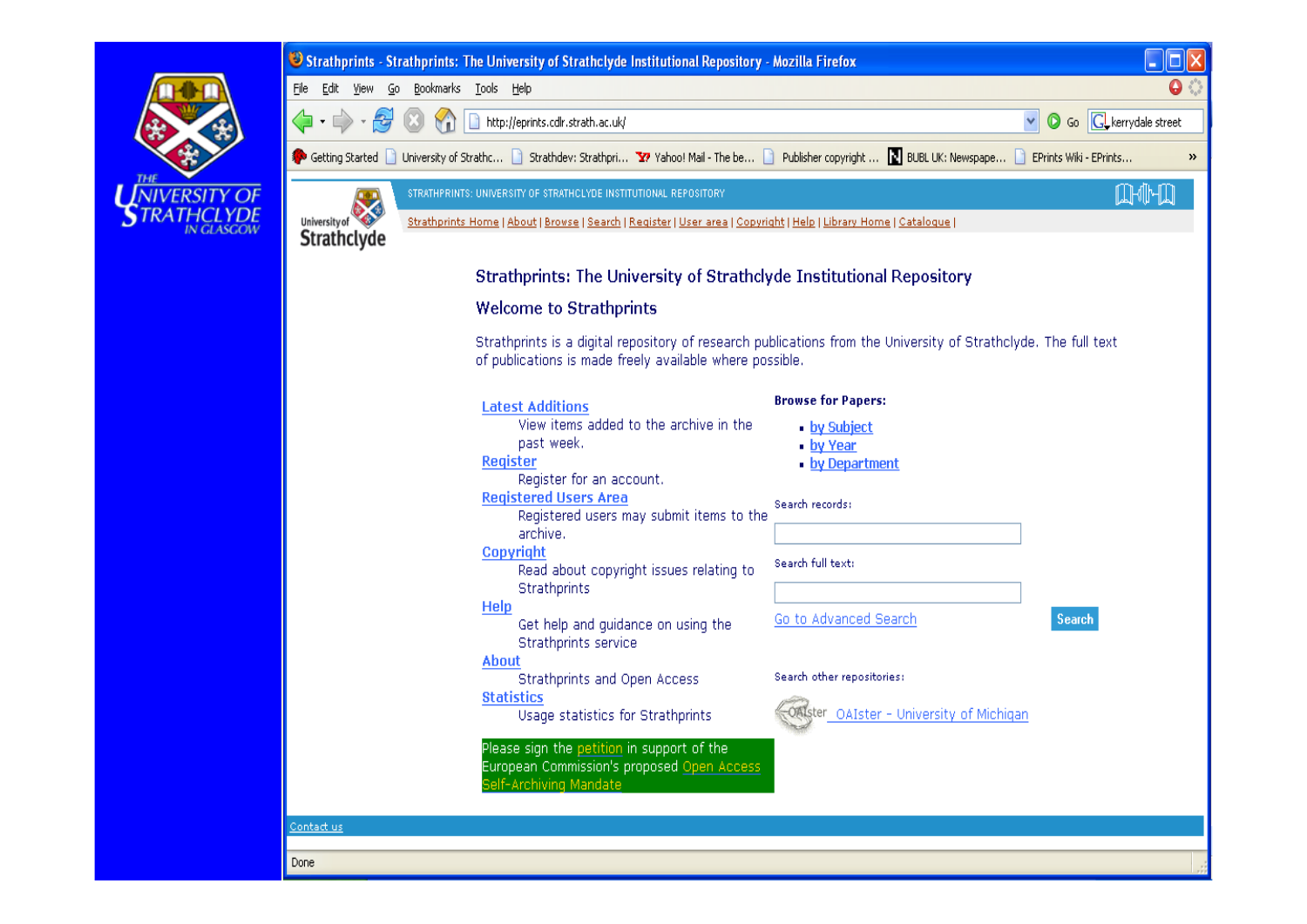![](_page_25_Picture_0.jpeg)

#### Some key lessons learned

![](_page_25_Picture_2.jpeg)

- Last version not always stored by author often not totally digital – figures may be hard copy - publisher's journal version?
- Some disciplines are often not so IT familiar
	- eg what is a pdf?
	- try to provide tailored support
- Assisted deposit and quality control is extremely time consuming
- Adopt a champion
- **IT support is crucial**
- Statistics help promotion
- Copyright is always an issue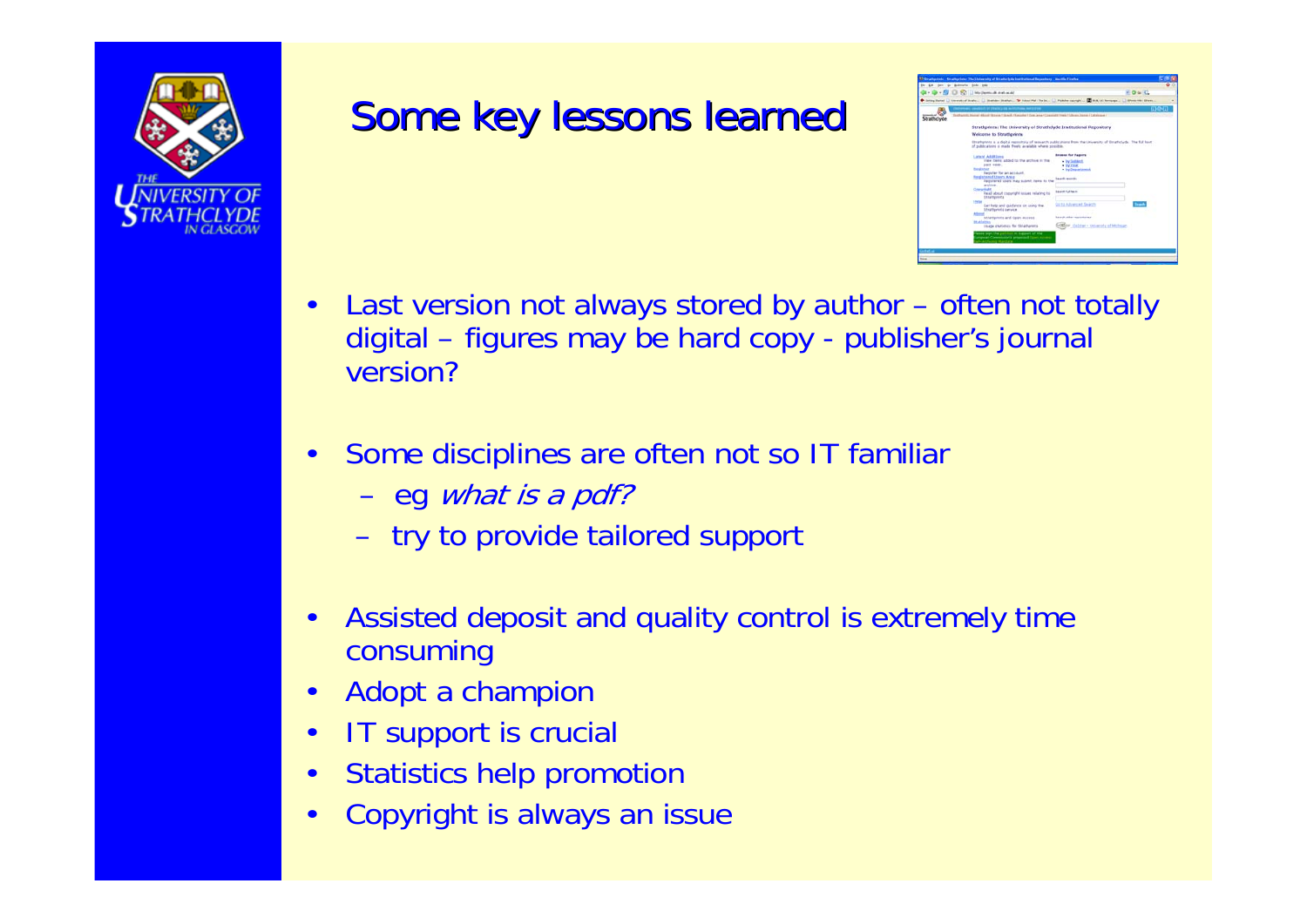![](_page_26_Picture_0.jpeg)

### **Way Forward**

- Promote self-deposit
- Choice of deposit options including full mediation
- Accepting variety of file formats
- Some conversion offered?
- Institutional Opt-In lobbying for submission of e-theses, mandates
- Harvested by global and national search services
- More departmental liaison, branding for content, promotion
- Copyright permission advising and encouraging rather than proactively seeking permission
- Contact authors for AFDs
- Promote open access
- Value added services
- Technical Support

![](_page_26_Picture_14.jpeg)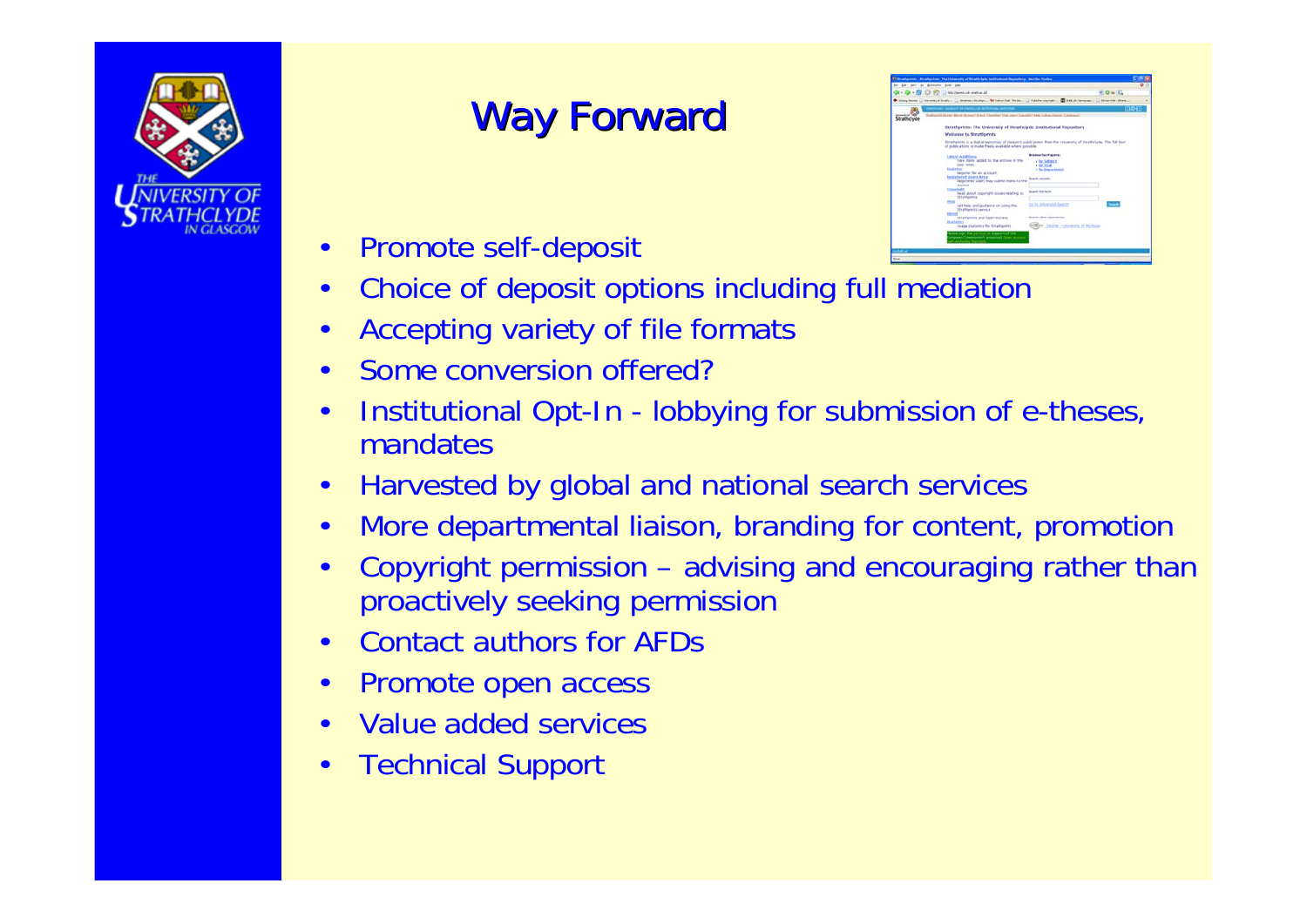![](_page_27_Picture_0.jpeg)

## **Future**

- will there be any effect on traditional publishing processes?
- what happens when people move between institutions or retire?
- what is the relationship between institutional repositories and subject-based repositories such as arXiv?
- substantial increases in availability, access and usage of the scholarly output of this University and other institutions
- how will we preserve full-text in IRs?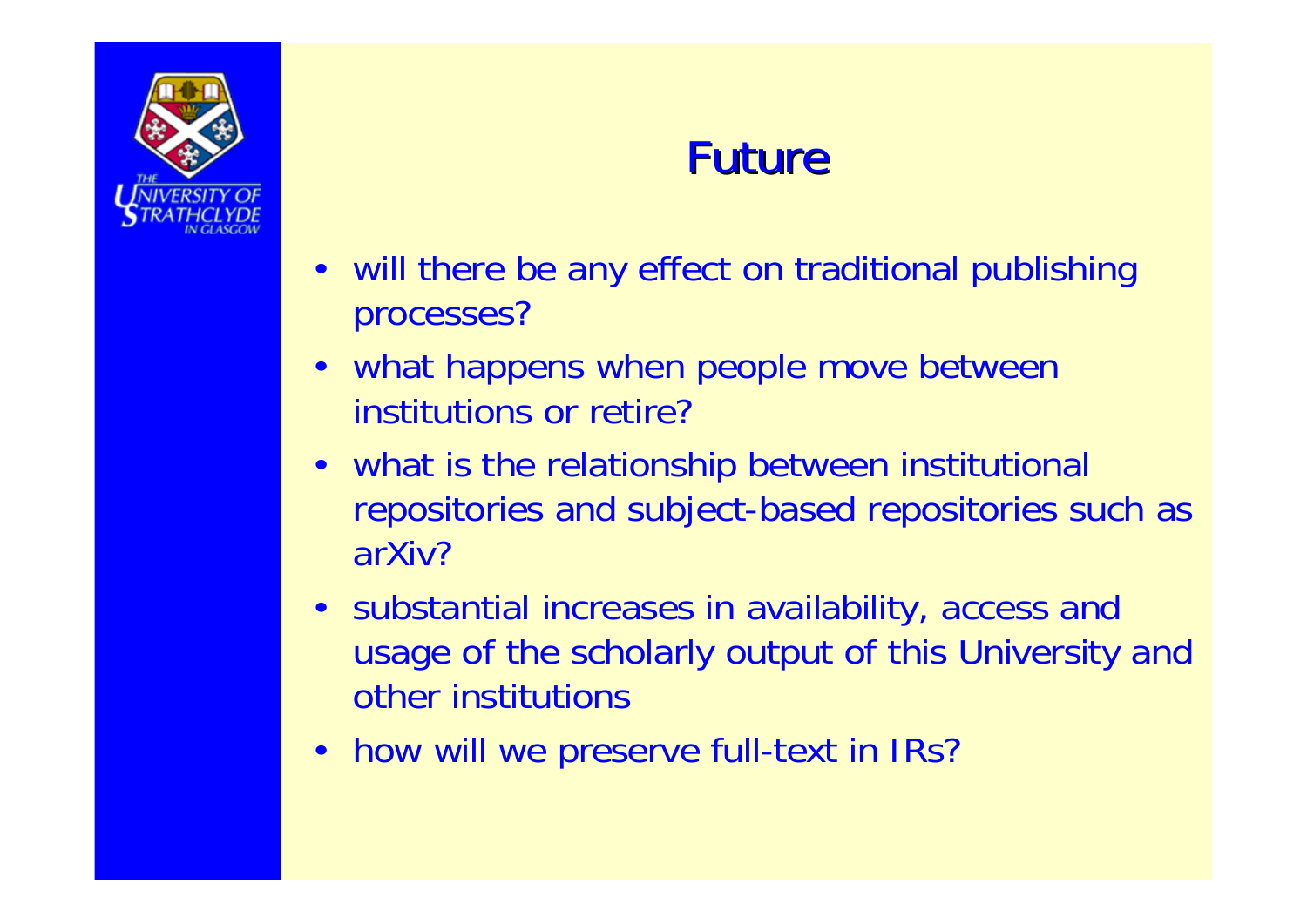![](_page_28_Picture_0.jpeg)

#### Services

- RoMEO
	- [www.sherpa.ac.uk/romeo](http://www.sherpa.ac.uk/romeo)
- JULIET
	- [www.sherpa.ac.uk/juliet](http://www.sherpa.ac.uk/juliet)
- OpenDOAR
	- [www.opendoar.org](http://www.opendoar.org/)
	- [www.opendoar.org/search](http://www.opendoar.org/search)